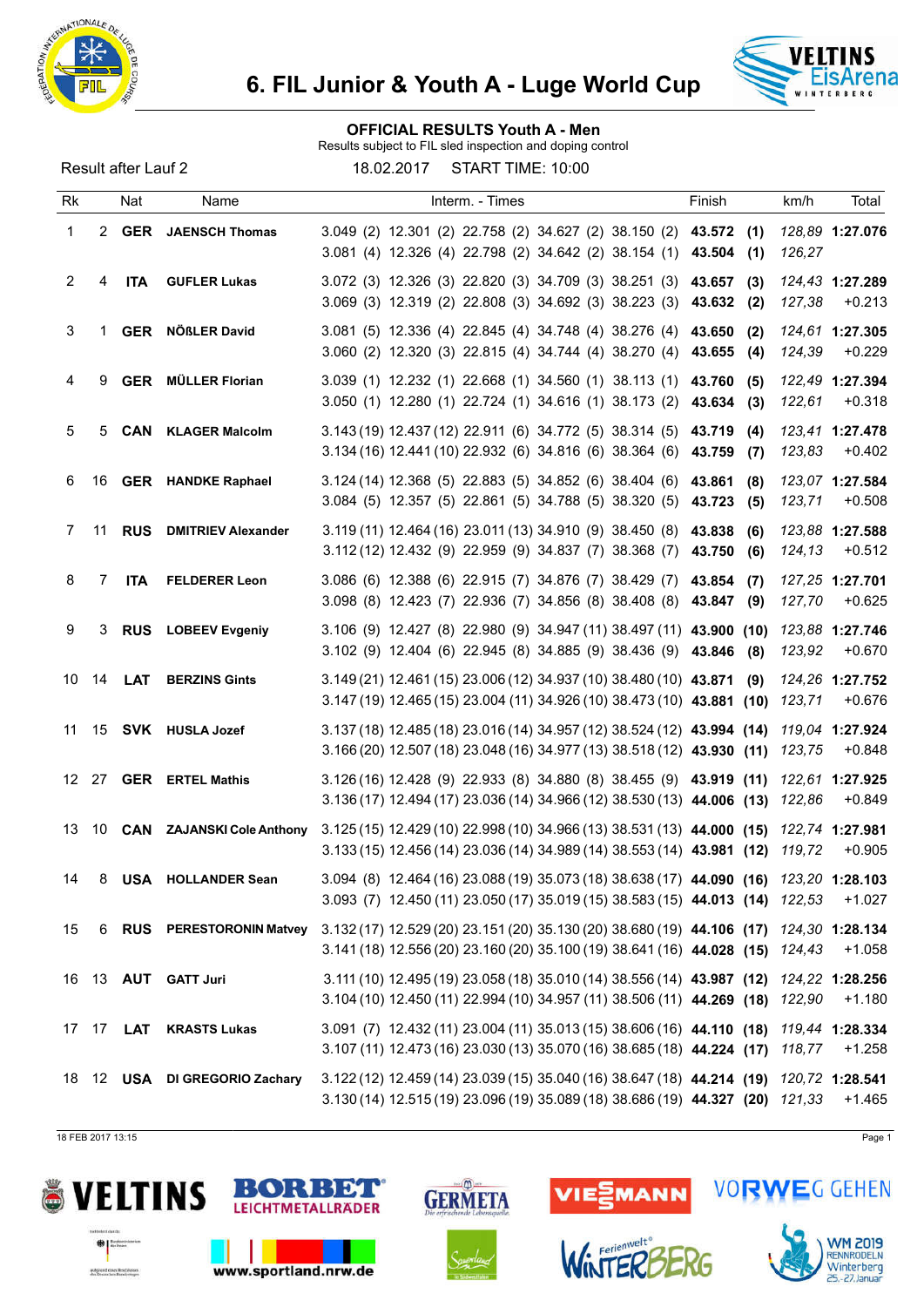



#### OFFICIAL RESULTS Youth A - Men

Results subject to FIL sled inspection and doping control

Result after Lauf 2 18.02.2017 START TIME: 10:00

| Rk  |    | Nat        | Name                            | Interm. - Times                                                                                                                                                           | Finish     | km/h             | Total                        |
|-----|----|------------|---------------------------------|---------------------------------------------------------------------------------------------------------------------------------------------------------------------------|------------|------------------|------------------------------|
| 19  | 19 | <b>AUT</b> | <b>SCHÖPF Riccardo</b>          | 3.156 (22) 12.596 (22) 23.186 (21) 35.177 (21) 38.768 (21) 44.272 (20)<br>3.187 (22) 12.644 (21) 23.238 (21) 35.183 (20) 38.762 (20) 44.304 (19)                          |            | 122,11           | 122, 19 1:28.576<br>$+1.500$ |
| 20  | 18 |            | <b>ROU</b> CRACIUN Eduard Mihai | 3.077 (4) 12.412 (7) 23.043 (17) 35.040 (16) 38.583 (15) 43.988 (13)<br>3.086 (6) 12.453 (13) 23.066 (18) 35.209 (21) 38.952 (22) 44.677 (22)                             |            | 118,22           | 123,79 1:28.665<br>$+1.589$  |
| 21  | 29 |            | <b>SVK LOPANIC Michal</b>       | 3.123 (13) 12.458 (13) 23.042 (16) 35.073 (18) 38.708 (20) 44.563 (21)<br>3.124 (13) 12.425 (8) 23.014 (12) 35.070 (16) 38.657 (17) 44.166 (16)                           |            | 125.13           | 118,89 1:28.729<br>$+1.653$  |
| 22  | 26 | <b>BUL</b> |                                 | KLINCHARSKI Ivan Krasimi 3.224 (24) 12.846 (25) 23.547 (25) 35.618 (24) 39.220 (24) 44.771 (22)<br>3.228 (25) 12.690 (23) 23.269 (22) 35.318 (22) 38.910 (21) 44.409 (21) |            | 121,82           | 121,17 1:29.180<br>$+2.104$  |
| 23. |    |            | 22 MDA SISCANU Ionut            | 3.189 (23) 12.669 (23) 23.325 (23) 35.501 (23) 39.152 (23) 44.828 (23)<br>3.201 (23) 12.718 (25) 23.397 (24) 35.540 (24) 39.183 (24) 44.766 (23)                          |            | 119,92           | 123,41 1:29.594<br>$+2.518$  |
| 24  | 23 | <b>BUL</b> | <b>IVANOV Tsvetelin Danchov</b> | 3.148 (20) 12.543 (21) 23.254 (22) 35.421 (22) 39.135 (22) 45.111 (25)<br>3.170 (21) 12.644 (21) 23.382 (23) 35.525 (23) 39.160 (23) 44.814 (24)                          |            | 120,56           | 115,71 1:29.925<br>$+2.849$  |
| 25  | 32 |            | TUR KAPLAN Cengizhan            | 3.237 (26) 12.734 (24) 23.507 (24) 35.873 (26) 39.694 (26) 46.011 (27)<br>3.213 (24) 12.705 (24) 23.448 (25) 35.676 (25) 39.396 (25) 45.205 (25)                          |            | 117,11           | 115,20 1:31.216<br>$+4.140$  |
| 26  | 21 | <b>BIH</b> | <b>PLEHO Hamza</b>              | 3.424 (31) 13.028 (27) 23.808 (27) 36.039 (27) 39.699 (27) 45.442 (26)<br>3.399 (28) 13.036 (28) 23.856 (28) 36.524 (29) 40.241 (29) 46.054 (28)                          |            | 118,07           | 119,28 1:31.496<br>$+4.420$  |
| 27  | 31 |            | <b>TUR</b> YARAR Orhan          | 3.389 (29) 13.389 (29) 24.410 (29) 36.779 (29) 40.462 (29) 46.165 (28)<br>3.410 (29) 13.174 (30) 24.040 (29) 36.293 (27) 39.952 (27) 45.615 (26)                          |            | 120,00           | 119.08 1:31.780<br>$+4.704$  |
| 28  | 28 | <b>BUL</b> | <b>MILANOV Milen</b>            | 3.224 (24) 14.675 (30) 26.485 (30) 39.375 (30) 43.192 (30) 49.276 (29)<br>3.237 (26) 12.817 (26) 23.801 (27) 36.298 (28) 40.044 (28) 45.982 (27)                          |            | 116,27           | 114,54 1:35.258<br>$+8.182$  |
| 29  | 24 |            | <b>MDA</b> OPREA Julian         | 3.246 (27) 16.182 (31) 28.695 (31) 41.820 (31) 45.652 (31) 51.695 (30)<br>3.333 (27) 12.979 (27) 24.182 (30) 36.897 (30) 40.671 (30) 46.613 (29)                          |            | 115,83           | 114,54 1:38.308<br>+11.232   |
| 30  | 30 |            | <b>UKR</b> PYLYPIV Oleh-Roman   | 3.407 (30) 30.496 (32) 1:09.13 (32) 1:25.46 $(32)$ 1:29.57 $(32)$ 1:36.043 (31)<br>3.547 (31) 13.329 (31) 24.522 (31) 37.097 (31) 40.863 (31) 46.812 (30)                 |            | 111,76           | 107,23 2:22.855<br>+55.779   |
|     | 20 | <b>BIH</b> | <b>NIKOLAJEV Mirza</b>          | 3.380 (28) 12.935 (26) 23.665 (26) 35.782 (25) 39.411 (25) 45.088 (24)<br>3.417 (30) 13.044 (29) 23.763 (26) 35.904 (26) 39.667 (26)                                      | <b>DNF</b> | 119,64<br>112,42 | 45.088                       |
|     | 25 | <b>BIH</b> | <b>JAKIC Zlatan</b>             | 3.453 (32) 13.067 (28) 23.952 (28) 36.275 (28) 40.085 (28)                                                                                                                | <b>DNF</b> | 106,03           |                              |

32 sleds entered 30 sleds ranked 0 sleds disqualified

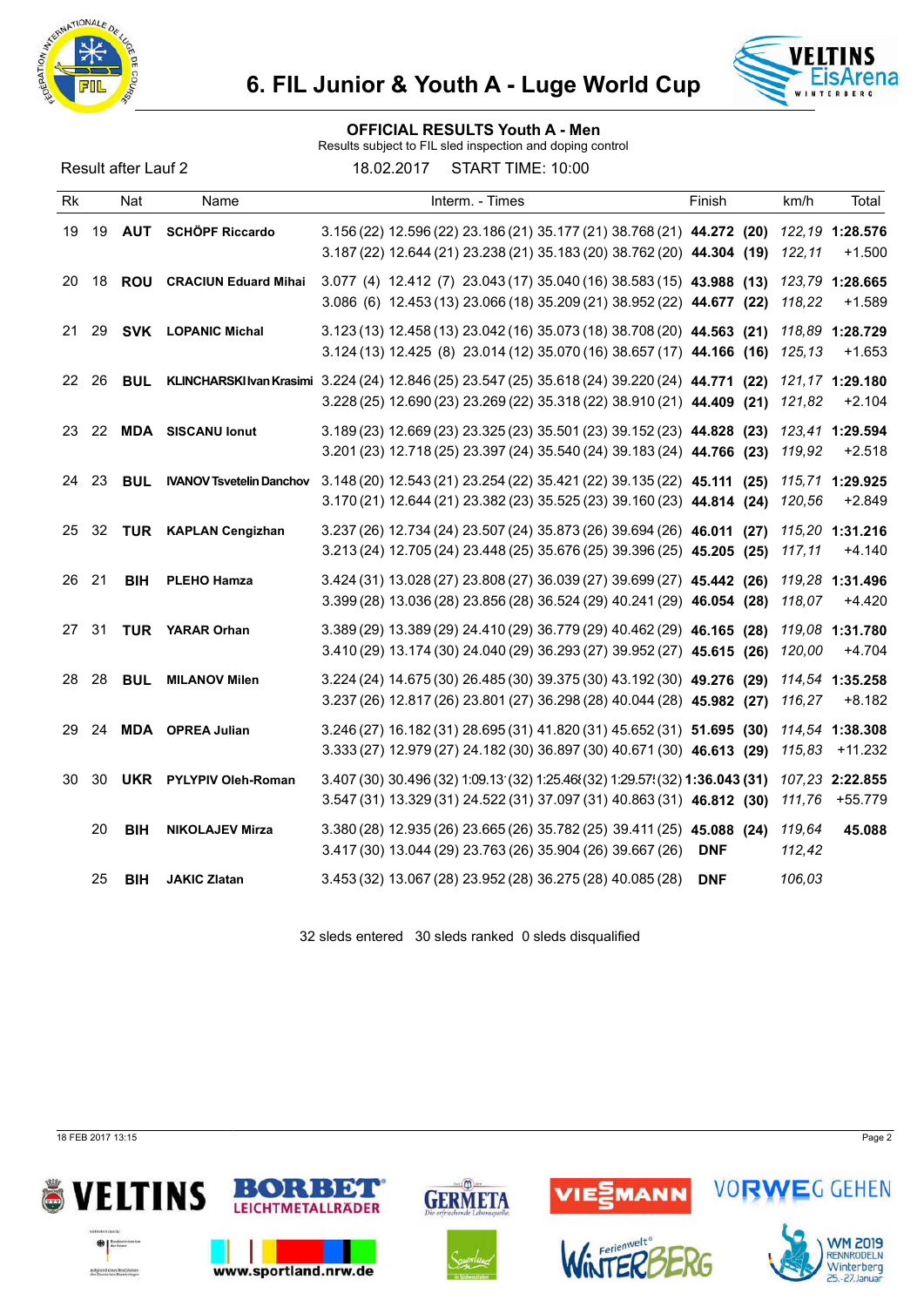



#### OFFICIAL RESULTS Youth A - Women

Results subject to FIL sled inspection and doping control

Result after Lauf 2 18.02.2017 START TIME: 11:20

| Rk |             | Nat        | Name                              | Interm. - Times                                                                                                                                                  | Finish                         | km/h<br>Total                         |
|----|-------------|------------|-----------------------------------|------------------------------------------------------------------------------------------------------------------------------------------------------------------|--------------------------------|---------------------------------------|
| 1  | 1.          |            | <b>GER</b> DEGENHARDT Jessica     | 3.220 (12) 12.623 (8) 23.130 (4) 34.970 (1) 38.491 (1) 43.827<br>3.197 (9) 12.676 (11) 23.215 (9) 35.062 (2) 38.583 (2)                                          | (1)<br>43.870 (1)              | 123,88 1:27.697<br>121,45             |
| 2  |             |            | 12 GER KÖHNE Evita                | 3.176 (2) 12.588 (6) 23.115 (2) 34.997 (2) 38.536 (2)<br>3.191 (7) 12.634 (9) 23.209 (8) 35.128 (7) 38.664 (5)                                                   | 43.937<br>(2)<br>44.046<br>(4) | 123,75 1:27.983<br>123,16<br>$+0.286$ |
| 3  | 10          | CAN        | JUDSON Samantha Helen             | 3.182 (4) 12.609 (7) 23.156 (8) 35.078 (6) 38.626 (6) 44.010<br>3.186 (4) 12.619 (7) 23.169 (6) 35.074 (3) 38.612 (3)                                            | (4)<br>43.990<br>(3)           | 123,83 1:28.000<br>124,00<br>$+0.303$ |
| 4  | 8           | <b>ITA</b> | <b>HOFER Verena</b>               | 3.180 (3) 12.539 (1) 23.114 (1) 35.056 (5) 38.609 (5)<br>3.167 (1) 12.573 (1) 23.150 (3) 35.105 (5) 38.669 (6)                                                   | 44.009<br>(3)<br>44.094<br>(6) | 123,92 1:28.103<br>122,82<br>$+0.406$ |
| 5  | 3           |            | <b>USA FARQUHARSON Ashley</b>     | 3.188 (5) 12.583 (5) 23.142 (6) 35.041 (3) 38.591 (3)<br>3.190 (6) 12.600 (5) 23.163 (4) 35.088 (4) 38.640 (4)                                                   | 44.027<br>(6)<br>44.082 (5)    | 123,62 1:28.109<br>123,71<br>$+0.412$ |
| 6  | 4           | <b>ITA</b> | ZÖGGELER Nina                     | 3.173 (1) 12.560 (2) 23.124 (3) 35.050 (4) 38.595 (4)<br>3.184 (3) 12.598 (4) 23.191 (7) 35.126 (6) 38.684 (7)                                                   | 44.020<br>(5)<br>44.101<br>(7) | 127,61 1:28.121<br>$+0.424$<br>122,99 |
| 7  | 11          | CAN        | <b>MAXWELL Carolyn</b>            | 3.192 (7) 12.580 (4) 23.148 (7) 35.087 (7) 38.636 (7)<br>3.196 (8) 12.574 (2) 23.134 (1) 35.136 (8) 38.702 (8)                                                   | 44.076 (7)<br>44.190 (10)      | 126,40 1:28.266<br>126,09<br>$+0.569$ |
| 8  | $7^{\circ}$ |            | <b>CAN</b> HODGSON Makena         | 3.203 (9) 12.578 (3) 23.135 (5) 35.090 (8) 38.644 (8) 44.089<br>3.189 (5) 12.585 (3) 23.163 (4) 35.149 (9) 38.719 (9)                                            | (8)<br>44.179 (9)              | 122,82 1:28.268<br>119,56<br>$+0.571$ |
| 9  | 14          |            | <b>RUS</b> SALNIKOVA Tatiana      | 3.190 (6) 12.633 (9) 23.210 (9) 35.173 (9) 38.728 (9) 44.166<br>3.183 (2) 12.613 (6) 23.235 (10) 35.216 (10) 38.756 (10) 44.169                                  | (9)<br>(8)                     | 120,96 1:28.335<br>125,17<br>$+0.638$ |
| 10 | 2           | <b>ITA</b> | NIEDERKOFLER Hannah               | 3.237 (14) 12.643 (10) 23.238 (10) 35.192 (10) 38.802 (11) 44.462 (14)<br>3.243 (14) 12.623 (8) 23.149 (2) 35.047 (1) 38.577 (1) 43.961 (2)                      |                                | 118,81 1:28.423<br>126,67<br>$+0.726$ |
| 11 | 5           |            | <b>USA</b> KIRKBY Sophia          | 3.209 (10) 12.665 (12) 23.292 (13) 35.276 (13) 38.845 (13) 44.317 (12)<br>3.215 (11) 12.682 (12) 23.320 (12) 35.306 (12) 38.871 (12) 44.357 (11)                 |                                | 123,20 1:28.674<br>$+0.977$<br>122,95 |
|    |             |            | 12 13 ROU CURMEI Cezara Alexandra | 3.230 (13) 12.716 (14) 23.362 (14) 35.370 (14) 38.947 (14) 44.397 (13)<br>3.231 (13) 12.702 (13) 23.324 (13) 35.320 (13) 38.898 (13) 44.409 (12)                 |                                | 122,78 1:28.806<br>$+1.109$<br>122,49 |
| 13 |             |            | 18 RUS LOGINOVA Diana             | 3.303 (17) 12.825 (16) 23.607 (16) 35.708 (15) 39.304 (15) 44.814 (15)<br>$3.297(15)$ 12.795(14) 23.542(14) 35.630(14) 39.205(14) 44.714 (13)                    |                                | 124,69 1:29.528<br>$+1.831$<br>122.19 |
| 14 | 16          | <b>BUL</b> | <b>YORDANOVA Emili</b>            | 3.291 (16) 12.864 (17) 23.613 (17) 35.807 (16) 39.468 (16) 45.170 (16) 119,04 1:30.399<br>3.300 (16) 12.896 (15) 23.660 (15) 35.859 (15) 39.516 (15) 45.229 (14) |                                | $+2.702$<br>119.52                    |
| 15 |             |            | 15 MDA DESCALUI Doina             | 3.403 (18) 13.048 (18) 23.858 (18) 36.143 (17) 39.857 (17) 45.754 (17)<br>3.408 (17) 13.053 (16) 23.890 (16) 36.302 (16) 40.050 (16) 46.035 (16)                 |                                | 116,58 1:31.789<br>119,40<br>+4.092   |
| 16 |             |            | 19 TUR ULUG Nazli Zeynep          | 3.514 (19) 13.254 (19) 24.170 (19) 36.486 (18) 40.183 (18) 45.998 (18)<br>3.450 (18) 13.134 (17) 24.044 (17) 36.410 (17) 40.115 (17) 45.950 (15)                 |                                | 117,72 1:31.948<br>117,57<br>$+4.251$ |
|    | 6           |            | <b>GER</b> BÜCHNER Amely          | 3.193 (8) 12.656 (11) 23.268 (12) 35.241 (11) 38.791 (10) 44.182 (10)<br>3.222 (12) 15.452 (18)                                                                  | <b>DNF</b>                     | 123.28<br>44.182                      |
|    | 9           |            | <b>UKR</b> SMAHA Olena            | 3.212 (11) 12.684 (13) 23.264 (11) 35.242 (12) 38.806 (12) 44.221 (11)<br>3.205 (10) 12.671 (10) 23.271 (11) 35.253 (11) 38.812 (11)                             | <b>DNF</b>                     | 121,45<br>44.221<br>122,11            |

18 FEB 2017 14:14 Page 1





www.sportland.nrw.de





*liverienwelt* 



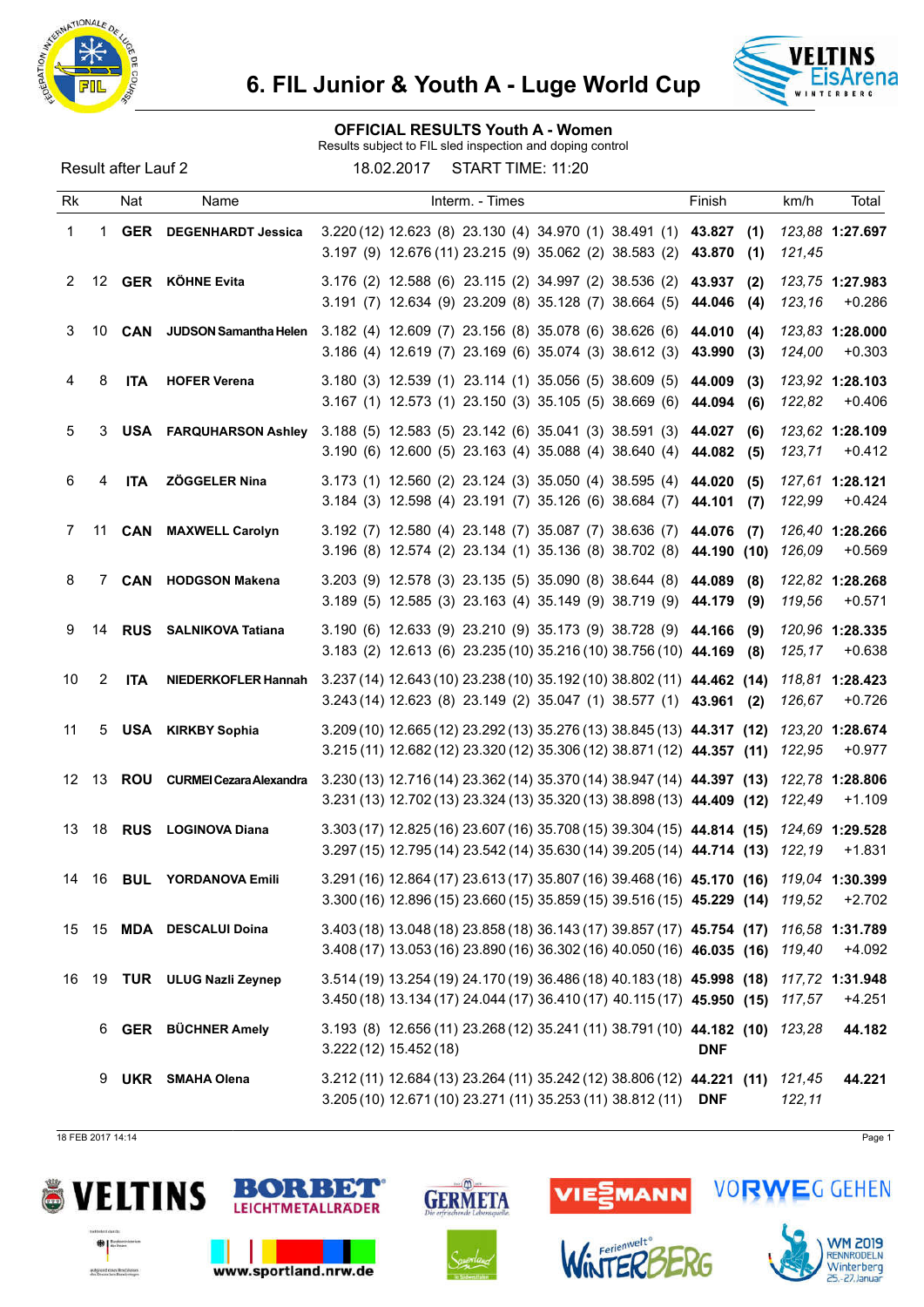



### OFFICIAL RESULTS Youth A - Women

Results subject to FIL sled inspection and doping control

Result after Lauf 2 18.02.2017 START TIME: 11:20

| Rk | Nat | Name                      | Interm. - Times                                            | Finish     | km/h  | Total |
|----|-----|---------------------------|------------------------------------------------------------|------------|-------|-------|
|    | UKR | <b>DRABINSKA Nataliva</b> | 3.254 (15) 12.807 (15) 23.525 (15) 38.059 (19) 44.596 (19) | <b>DNF</b> | 60.04 |       |

19 sleds entered 16 sleds ranked 0 sleds disqualified

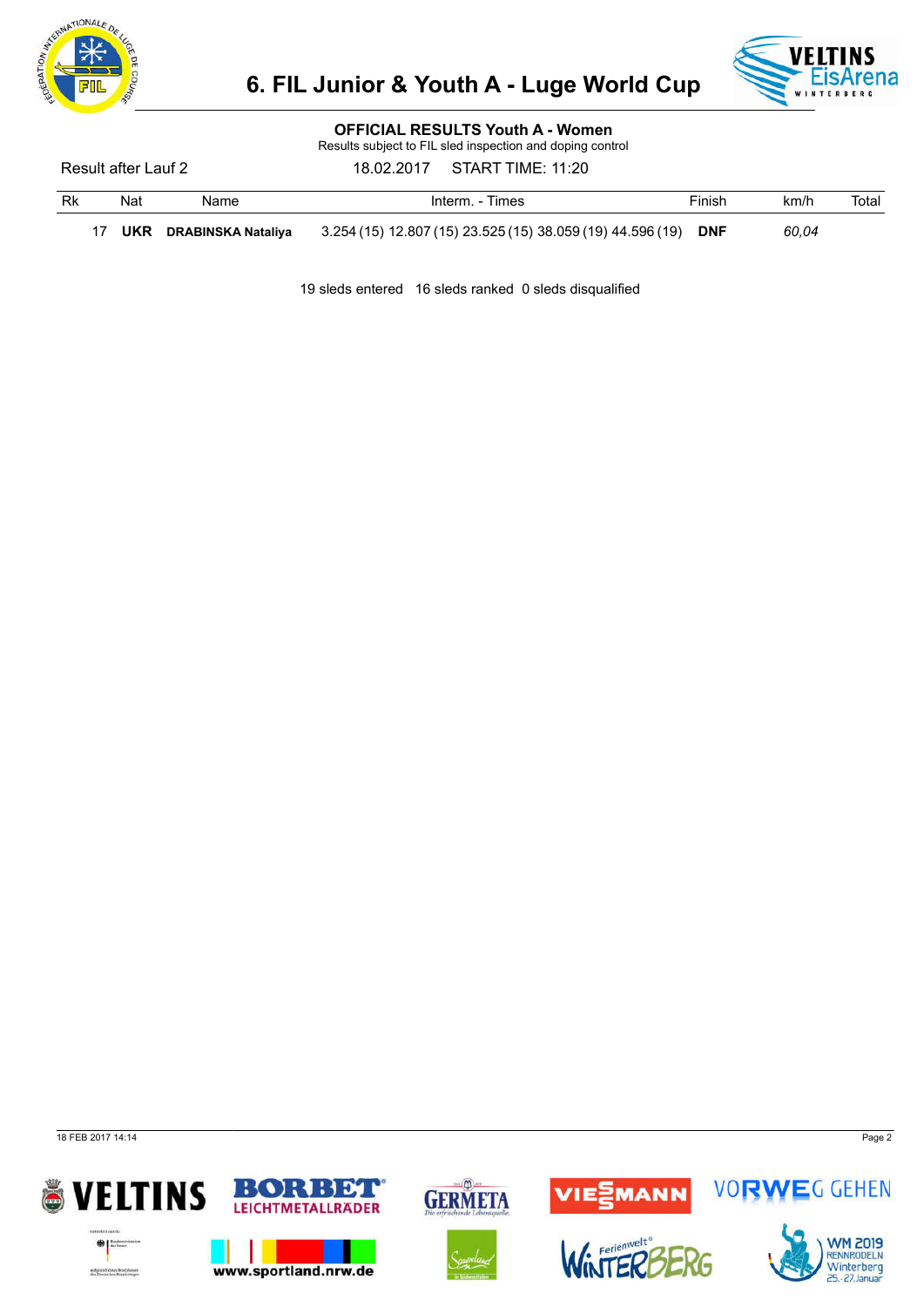



### OFFICIAL RESULTS Doppel - Youth A

Results subject to FIL sled inspection and doping control

Result after Lauf 2 18.02.2017 START TIME: 16:20

| <b>Rk</b> |    | Nat           | Name                                               | Interm. - Times                                                                                                | Finish                         | Total<br>km/h                          |
|-----------|----|---------------|----------------------------------------------------|----------------------------------------------------------------------------------------------------------------|--------------------------------|----------------------------------------|
| 1.        | 18 | <b>GER</b>    | <b>SEIBERT Hendrik</b><br><b>MEISTER Calvin</b>    | 5.055 (2) 10.327 (1) 16.254 (1) 18.014 (1) 20.273 (1)<br>5.066 (2) 10.349 (2) 16.294 (2) 18.061 (1) 20.311 (1) | 26.578<br>(2)<br>26.521<br>(2) | 109,82<br>53.099<br>110,46             |
| 2         | 20 | <b>RUS</b>    | <b>BUCHNEV Dmitriy</b><br><b>KILSEEV Daniil</b>    | 5.093 (4) 10.407 (4) 16.355 (4) 18.122 (4) 20.374 (4)<br>5.095 (3) 10.421 (3) 16.385 (4) 18.157 (4) 20.413 (4) | 26.550<br>(1)<br>26.636<br>(4) | 109,35<br>53.186<br>110,32<br>$+0.087$ |
| 3         |    | 22 <b>LAT</b> | <b>BOTS Martins</b><br><b>PLUME Roberts</b>        | 5.051 (1) 10.358 (2) 16.314 (3) 18.087 (3) 20.343 (3)<br>5.033 (1) 10.338 (1) 16.291 (1) 18.062 (2) 20.317 (2) | 26.680<br>(3)<br>26.522<br>(3) | 53.202<br>108,85<br>$+0.103$<br>113,45 |
| 4         | 17 | <b>GER</b>    | <b>DIETRICH Dominik</b><br><b>MÜLLER Patrick</b>   | 5.076 (3) 10.371 (3) 16.310 (2) 18.070 (2) 20.310 (2)<br>5.105 (4) 10.425 (4) 16.367 (3) 18.128 (3) 20.370 (3) | 26.914<br>(4)<br>26.507<br>(1) | 112,88<br>53.421<br>$+0.322$<br>110.97 |
| 5         | 19 | <b>BUL</b>    | <b>IVANOV Tsvetelin Danchov</b><br>MILANOV Milen   | 5.232 (7) 10.623 (7) 16.659 (7) 18.464 (7) 20.765 (7)<br>5.219 (7) 10.600 (7) 16.628 (7) 18.423 (7) 20.710 (7) | 27.199<br>(6)<br>27.133<br>(6) | 108,17<br>54.332<br>$+1.233$<br>108,82 |
| 6         | 15 | <b>POL</b>    | <b>KARAS Jakub</b><br><b>KARAS Mateuesz</b>        | 5.213 (6) 10.574 (6) 16.602 (6) 18.387 (6) 20.659 (6)<br>5.198 (6) 10.546 (6) 16.548 (6) 18.332 (6) 20.596 (6) | 27.896<br>(7)<br>26.847<br>(5) | 108,40<br>54.743<br>111,66<br>$+1.644$ |
| 7         | 16 | USA           | <b>KELLOG Dana William</b><br><b>SEGGER Duncan</b> | 5.145 (5) 10.471 (5) 16.423 (5) 18.192 (5) 20.473 (5)<br>5.135 (5) 10.466 (5) 16.420 (5) 18.196 (5) 20.493 (5) | 26.968<br>(5)<br>27.897<br>(7) | 108,40<br>54.865<br>$+1.766$<br>105,97 |
|           | 23 | <b>UKR</b>    | <b>HOI Ihor</b><br>LEVKOVYCH Myroslav              | 5.190 (9) 10.542 (9) 16.568 (8) 18.363 (8) 20.642 (8)                                                          | <b>DSQ</b>                     | 109,22<br><b>DSQ</b>                   |
|           | 21 | <b>ROU</b>    | <b>BOROSOIU Illie</b><br><b>BOROSOIU Andrei</b>    | 5.135 (8) 10.507 (8) 16.581 (9) 18.382 (9) 20.670 (9)                                                          | <b>DSQ</b>                     | 110,76<br><b>DSQ</b>                   |

9 sleds entered 7 sleds ranked 2 sleds disqualified

BIB 21, 23, DSQ DUE TO FIL TEMPLATES # 1

18 FEB 2017 16:32 Page 1







VIESMANN



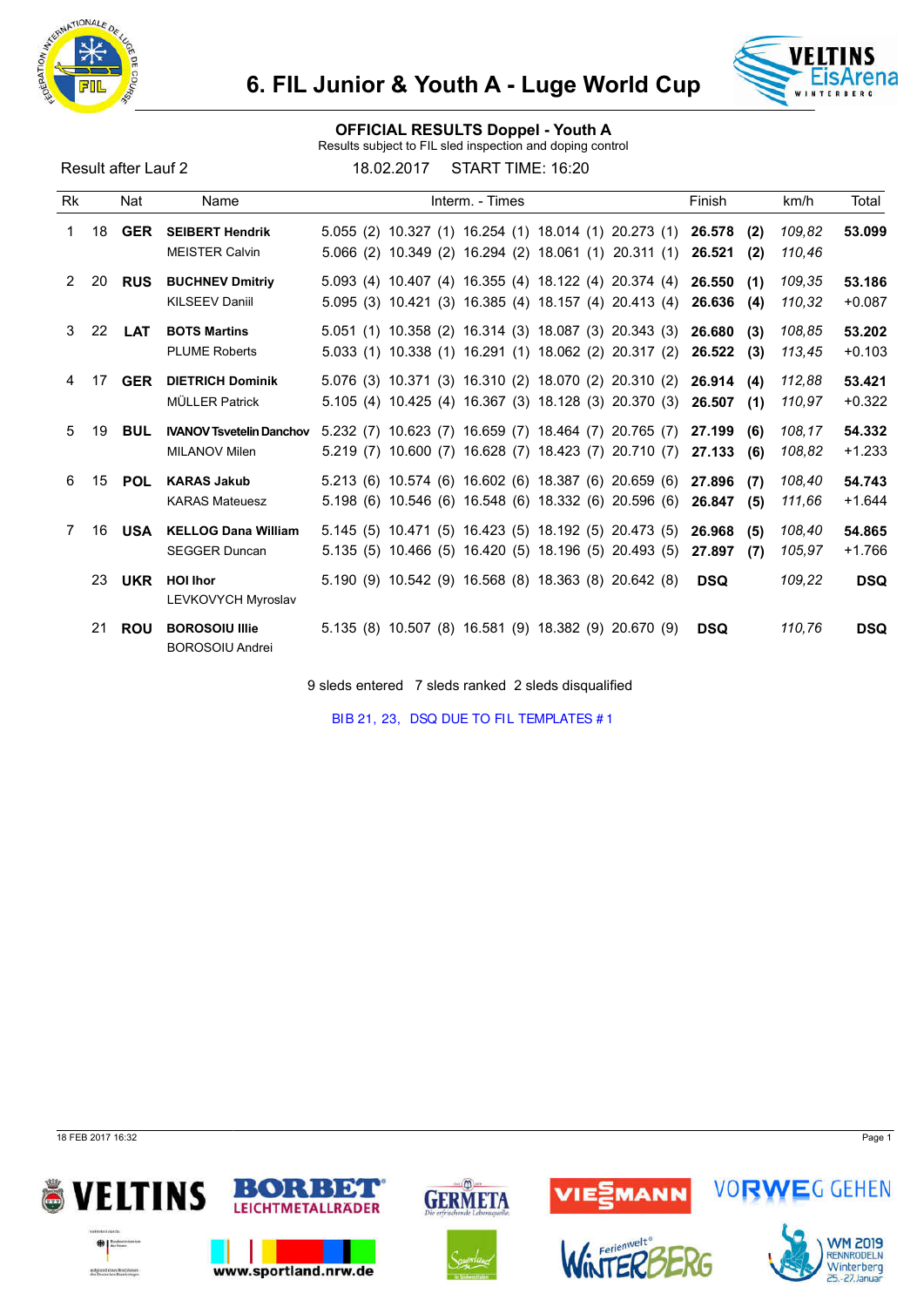



#### OFFICIAL RESULTS Doppel - Juniors

Results subject to FIL sled inspection and doping control

Result after Lauf 2 18.02.2017 START TIME: 14:45

| Rk             |                | Nat        | Name                                                   | Interm. - Times                                                                                                                                  | Finish                         | Total<br>km/h                         |
|----------------|----------------|------------|--------------------------------------------------------|--------------------------------------------------------------------------------------------------------------------------------------------------|--------------------------------|---------------------------------------|
| 1              |                | 3 GER      | <b>ORLAMÜNDER Hannes</b><br><b>GUBITZ Paul</b>         | 8.814 (4) 21.138 (3) 28.601 (3) 33.744 (2) 37.353 (2) 42.812 (1)<br>8.771 (3) 21.082 (3) 28.546 (2) 33.696 (1) 37.307 (1)                        | 42.784<br>(1)                  | 121.95 1:25.596<br>121,70             |
| $\overline{2}$ | 5              | <b>GER</b> | <b>HEINZE Tobias</b><br><b>ILLMANN Maximilian</b>      | 8.700 (2) 21.041 (2) 28.565 (2) 33.773 (3) 37.425 (3)<br>8.668 (2) 21.014 (2) 28.518 (1) 33.719 (2) 37.365 (2)                                   | 42.980<br>(3)<br>42.909<br>(2) | 121,00 1:25.889<br>$+0.293$<br>121,21 |
| 3              | $\overline{2}$ | <b>ITA</b> | <b>NAGLER Ivan</b><br><b>MALLEIER Fabian</b>           | 8.590 (1) 20.972 (1) 28.478 (1) 33.686 (1) 37.351 (1)<br>8.611 (1) 21.009 (1) 28.564 (3) 33.779 (3) 37.439 (3)                                   | 42.969<br>(2)<br>43.039<br>(4) | 119.56 1:26.008<br>$+0.412$<br>124,48 |
| 4              |                | <b>GER</b> | <b>SEMMLER Nico</b><br><b>PFEIFFER Johannes</b>        | 8.804 (3) 21.162 (4) 28.684 (4) 33.879 (4) 37.529 (4)<br>8.821 (4) 21.176 (4) 28.669 (4) 33.842 (4) 37.480 (4)                                   | 43.083<br>(4)<br>43.018<br>(3) | 121.08 1:26.101<br>120,88<br>$+0.505$ |
| 5              | 6              | <b>ROU</b> | <b>GITLAN Marian</b><br><b>CROCIUN Flavius</b>         | 8.815 (5) 21.278 (5) 28.826 (6) 34.023 (6) 37.694 (6)<br>8.879 (6) 21.343 (6) 28.897 (6) 34.112 (6) 37.786 (6)                                   | 43.308<br>(5)<br>43.372<br>(6) | 120,16 1:26.680<br>121,17<br>$+1.084$ |
| 6              | 8              | <b>RUS</b> | <b>SHANDER Andrey</b><br>MIKOV Semen                   | 8.982 (9) 21.449 (9) 29.003 (9) 34.180 (8) 37.845 (8)<br>8.959 (8) 21.421 (8) 28.963 (8) 34.158 (7) 37.810 (7)                                   | 43.474 (7)<br>43.374<br>(7)    | 119.92 1:26.848<br>$+1.252$<br>121,08 |
| $\overline{7}$ | 7              | <b>AUT</b> | <b>SCHMID Florian Peter</b><br><b>STRICKNER Fabian</b> | 8.900 (7) 21.369 (7) 28.918 (7) 34.137 (7) 37.804 (7)<br>8.918 (7) 21.377 (7) 28.936 (7) 34.173 (8) 37.858 (8)                                   | 43.438<br>(6)<br>43.510<br>(8) | 119,64 1:26.948<br>119,00<br>$+1.352$ |
| 8              | 4              | <b>RUS</b> | <b>KASHKIN Vsevolod</b><br><b>KORSHUNOV Konstantin</b> | 8.855 (6) 21.281 (6) 28.785 (5) 33.935 (5) 37.549 (5)<br>8.849 (5) 21.297 (5) 28.814 (5) 33.973 (5) 37.613 (5)                                   | 44.090<br>(8)<br>43.182<br>(5) | 120.92 1:27.272<br>120,64<br>$+1.676$ |
| 9              | 9              | <b>CAN</b> | <b>RIDDLE Mathew</b><br>SHIPPIT Adam                   | 8.966 (8) 21.429 (8) 28.955 (8) 34.342 (9) 38.245 (9)<br>8.984 (9) 21.458 (9) 28.990 (9) 34.225 (9) 37.909 (9) 43.607                            | 44.373<br>(9)<br>(9)           | 113.13 1:27.980<br>122,49<br>$+2.384$ |
| 10             | 10             | <b>CZE</b> | <b>VEJDELEK Fillip</b><br>PEKNY Zdenek                 | 9.265 (10) 21.831 (10) 29.414 (10) 34.653 (10) 38.351 (10) 44.544 (10)<br>9.318 (10) 21.910 (10) 29.506 (10) 34.756 (10) 38.454 (10) 44.527 (10) |                                | 115.42 1:29.071<br>116,69<br>$+3.475$ |
|                | 11             | <b>ITA</b> | <b>SCHWARZ Felix</b><br><b>GUFLER Lukas</b>            |                                                                                                                                                  | <b>DNS</b>                     |                                       |

11 sleds entered 10 sleds ranked 0 sleds disqualified

18 FEB 2017 16:10 Page 1







VIE<mark>SMANN</mark>



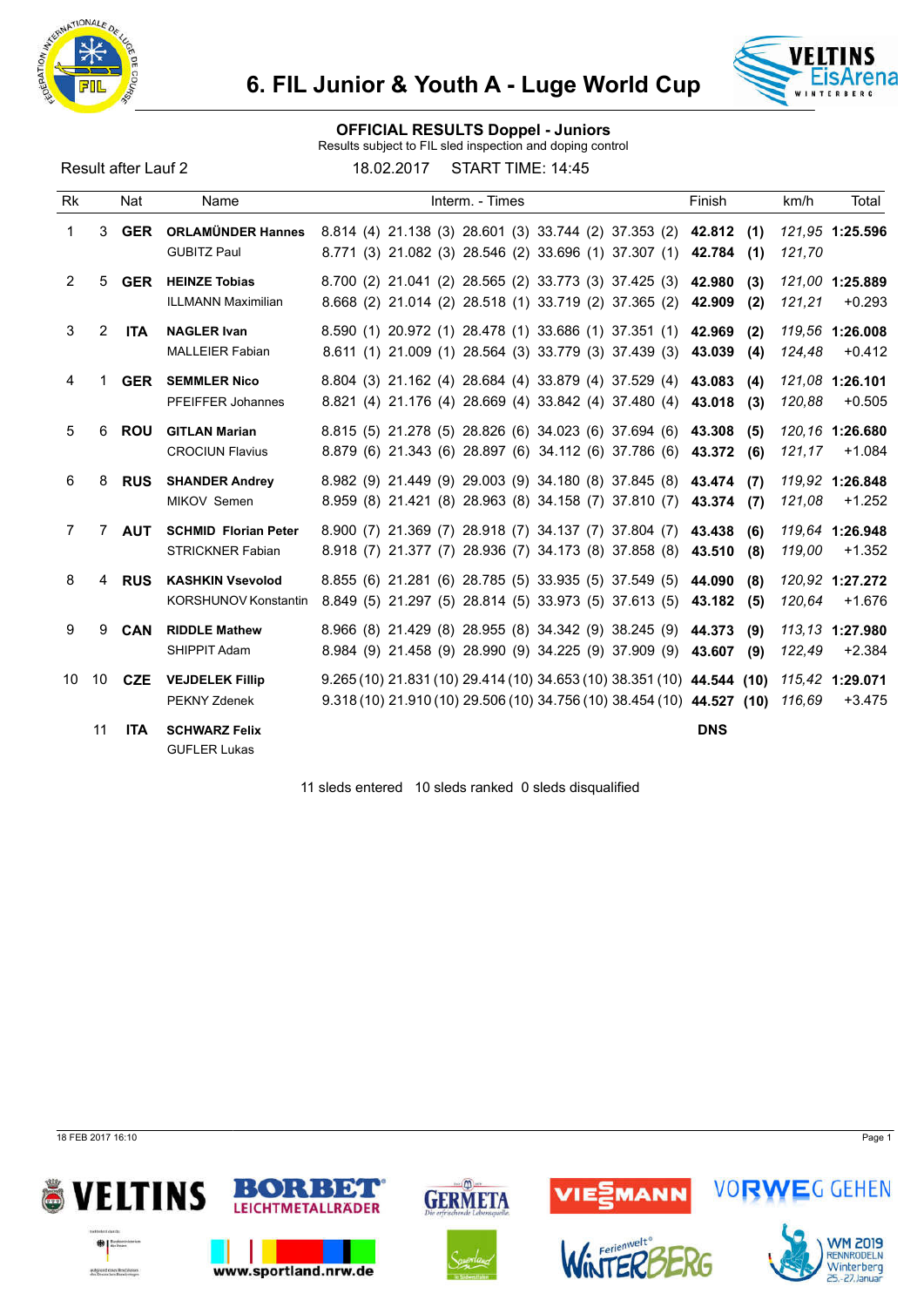

#### OFFICIAL RESULTS Junior -Men

Results subject to FIL sled inspection and doping control

Result after Lauf 2 19.02.2017 START TIME: 9:00

| Rk    |                | Nat           | Name                         | Interm. - Times                                                                                                                                                         | Finish                         | km/h<br>Total                          |
|-------|----------------|---------------|------------------------------|-------------------------------------------------------------------------------------------------------------------------------------------------------------------------|--------------------------------|----------------------------------------|
| 1     |                |               | 22 GER LANGENHAN Max         | 4.866 (1) 16.776 (1) 28.183 (1) 39.302 (1) 48.939 (1) 55.959<br>4.829 (1) 16.722 (1) 28.106 (1) 39.171 (1) 48.777 (1)                                                   | (1)<br>55.790<br>(2)           | 130,43 1:51.749<br>130,01              |
| 2     |                |               | 12 GER BOLLMANN Moritz       | 4.925 (4) 16.846 (4) 28.368 (4) 39.508 (4) 49.109 (4)<br>4.885 (3) 16.756 (2) 28.160 (2) 39.215 (2) 48.807 (2)                                                          | 56.023<br>(3)<br>55.744<br>(1) | 131,09 1:51.767<br>131,33<br>$+0.018$  |
| 3     | 1              |               | <b>GER</b> HEIDER Paul-Lukas | 4.985 (14) 16.975 (10) 28.436 (8) 39.531 (5) 49.100 (3)<br>4.977 (11) 16.875 (6) 28.265 (6) 39.333 (5) 48.929 (5)                                                       | 55.985<br>(2)<br>55.865<br>(4) | 132, 15 1:51.850<br>126,80<br>$+0.101$ |
| 4     | 5              |               | <b>RUS</b> KHALILOV Dmiitry  | 4.894 (3) 16.825 (3) 28.280 (2) 39.429 (2) 49.075 (2)<br>4.931 (7) 16.813 (4) 28.230 (4) 39.352 (6) 48.970 (6)                                                          | 56.070<br>(4)<br>55.958<br>(6) | 127,34 1:52.028<br>127,79<br>$+0.279$  |
| 5     | 3              |               | <b>RUS</b> LEBEDEV Danil     | 4.931 (6) 16.914 (5) 28.396 (5) 39.564 (7) 49.206 (7)<br>4.928 (6) 16.857 (5) 28.234 (5) 39.301 (3) 48.886 (3)                                                          | 56.207<br>(6)<br>55.834<br>(3) | 125,78 1:52.041<br>$+0.292$<br>126,09  |
| 6     | 6              | <b>AUT</b>    | <b>SCHLIERENZAUER Lukas</b>  | 4.871 (2) 16.820 (2) 28.305 (3) 39.487 (3) 49.138 (6)<br>4.879 (2) 16.801 (3) 28.223 (3) 39.325 (4) 48.922 (4)                                                          | 56.118<br>(5)<br>56.028<br>(7) | 130,48 1:52.146<br>129,26<br>$+0.397$  |
| 7     | 14             | <b>AUT</b>    | <b>SCHULTE Bastian</b>       | 4.952 (9) 16.960 (7) 28.458 (9) 39.599 (9) 49.268 (9)<br>4.923 (5) 16.881 (7) 28.326 (7) 39.444 (9) 49.068 (8)                                                          | 56.258<br>(7)<br>56.045<br>(8) | 129,63 1:52.303<br>130,29<br>$+0.554$  |
| 8     |                |               | 13 GER GABBER Benjamin       | 4.974 (10) 17.021 (12) 28.532 (12) 39.756 (10) 49.418 (10) 56.372 (10)<br>4.952 (10) 16.931 (10) 28.355 (9) 39.437 (8) 49.031 (7) 55.956 (5)                            |                                | 131,00 1:52.328<br>131,19<br>$+0.579$  |
| 9     | $\overline{7}$ |               | <b>RUS</b> PETROV Evgenii    | 4.974 (10) 16.964 (8) 28.419 (7) 39.543 (6) 49.137 (5) 56.272 (9)<br>5.005 (15) 16.982 (12) 28.436 (11) 39.545 (10) 49.140 (10) 56.095 (10)                             |                                | 130,62 1:52.367<br>127,38<br>$+0.618$  |
| 10    |                | 15 <b>AUT</b> | <b>MÜLLER Yannick</b>        | 4.975 (12) 16.998 (11) 28.529 (10) 39.766 (11) 49.479 (11) 56.484 (11)<br>4.993 (13) 17.002 (13) 28.489 (12) 39.694 (12) 49.386 (12) 56.409 (11)                        |                                | 129,35 1:52.893<br>$+1.144$<br>129,54  |
| 11    | $\overline{2}$ | <b>ITA</b>    | <b>MALLEIER Fabian</b>       | 4.931 (6) 16.926 (6) 28.402 (6) 39.585 (8) 49.261 (8) 56.261<br>4.997 (14) 17.220 (20) 28.833 (20) 40.067 (18) 49.770 (18) 56.836 (16)                                  | (8)                            | 130.67 1:53.097<br>$+1.348$<br>127,79  |
| 12    | 8              | <b>ITA</b>    | <b>NAGLER Ivan</b>           | 4.935 (8) 16.967 (9) 28.530 (11) 39.791 (12) 49.539 (12) 56.727 (12)<br>4.895 (4) 16.889 (9) 28.381 (10) 39.572 (11) 49.302 (11) 56.428 (12)                            |                                | 127,43 1:53.155<br>128,43<br>$+1.406$  |
| 13 21 |                | <b>RUS</b>    | <b>DMITRIEV Alexei</b>       | 5.008 (15) 17.075 (14) 28.634 (13) 39.883 (13) 49.618 (13) 56.756 (13)<br>4.985 (12) 17.035 (14) 28.558 (14) 39.779 (14) 49.506 (13) 56.638 (13)                        |                                | 130,52 1:53.394<br>$+1.645$<br>127,79  |
| 14    | 11             | <b>ROU</b>    | <b>TUREA Andrei</b>          | 4.978 (13) 17.030 (13) 28.652 (14) 39.991 (14) 49.785 (14) 56.933 (14) 127,52 1:53.585<br>4.931 (7) 16.944 (11) 28.499 (13) 39.766 (13) 49.514 (14) 56.652 (14) 127,65  |                                | +1.836                                 |
| 15    |                |               | 9 <b>SLO</b> BIRUS Ziga      | 5.034 (17) 17.128 (16) 28.721 (16) 40.059 (15) 49.852 (15) 56.975 (15) 128,15 1:53.725<br>5.043 (16) 17.113 (16) 28.629 (15) 39.890 (15) 49.646 (15) 56.750 (15) 131,29 |                                | $+1.976$                               |
| 16    |                |               | 4 GER HUMMER Markus          | 4.929 (5) 17.748 (22) 29.772 (22) 41.173 (22) 50.934 (21) 57.981 (21)<br>4.943 (9) 16.882 (8) 28.327 (8) 39.433 (7) 49.072 (9) 56.078 (9)                               |                                | 129,17 1:54.059<br>129,63<br>$+2.310$  |
| 17    |                |               | 10 CZE LEJSEK Michael        | 5.145 (21) 17.276 (20) 28.887 (20) 40.168 (18) 49.998 (16) 57.171 (16)<br>5.127 (20) 17.215 (19) 28.722 (17) 39.919 (17) 49.680 (16) 56.889 (18) 123,96                 |                                | 127,38 1:54.060<br>$+2.311$            |
|       |                |               | 18 16 UKR SAVYTSKYY Mikhaylo | 5.022 (16) 17.094 (15) 28.711 (15) 40.090 (16) 50.088 (19) 57.517 (20) 125,78 1:54.388<br>5.049 (18) 17.101 (15) 28.664 (16) 39.907 (16) 49.685 (17) 56.871 (17) 127,75 |                                | $+2.639$                               |

19 FEB 2017 10:40 Page 1





www.sportland.nrw.de





VIESMANN





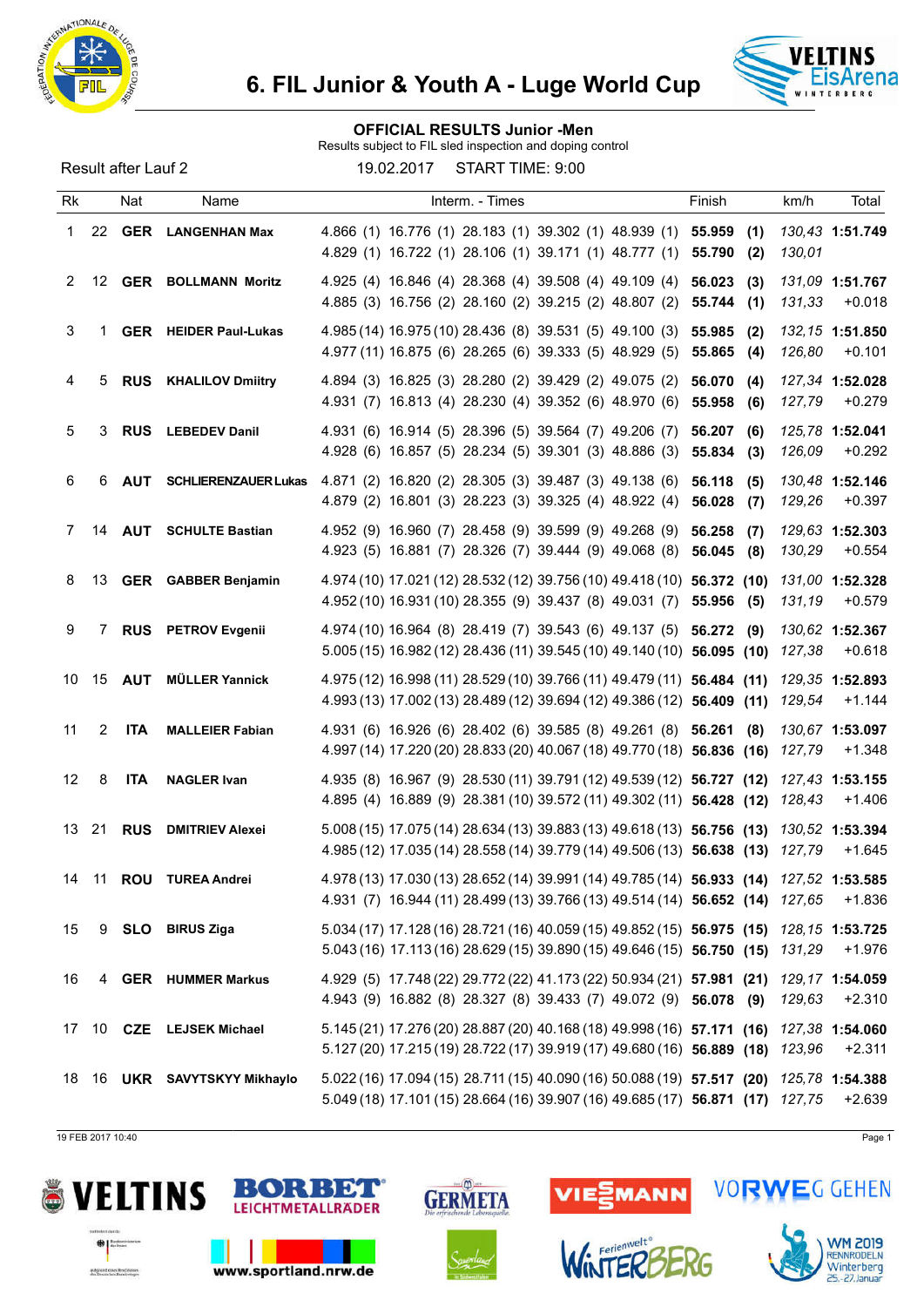



#### OFFICIAL RESULTS Junior -Men

Results subject to FIL sled inspection and doping control

Result after Lauf 2 19.02.2017 START TIME: 9:00

| Rk    |      | Nat        | Name                    | Interm. - Times                                                                        | Finish | km/h   | Total                  |
|-------|------|------------|-------------------------|----------------------------------------------------------------------------------------|--------|--------|------------------------|
| 19    | 18   | <b>CZE</b> | <b>MIZERA Tomas</b>     | 5.098 (20) 17.228 (19) 28.857 (19) 40.192 (19) 50.049 (18) 57.359 (18) 128,70 1:54.615 |        |        |                        |
|       |      |            |                         | $5.116(19)$ 17.212(18) 28.805(19) 40.075(19) 49.884(19) 57.256 (19)                    |        | 126,71 | +2.866                 |
| 20    | - 17 | POL        | <b>TARNAWSKI Kacper</b> | 5.040 (18) 17.134 (17) 28.769 (17) 40.136 (17) 50.037 (17) 57.322 (17)                 |        |        | <i>126.36</i> 1:54.630 |
|       |      |            |                         | 5.048 (17) 17.150 (17) 28.782 (18) 40.143 (20) 50.028 (20) 57.308 (20)                 |        | 126,13 | +2.881                 |
| 21    | 19   | <b>GBR</b> | <b>BARRETT Lucas</b>    | 5.083 (19) 17.170 (18) 28.812 (18) 40.244 (20) 50.160 (20) 57.425 (19)                 |        |        | 126.13 <b>1:54.927</b> |
|       |      |            |                         | 5.132 (21) 17.269 (21) 28.925 (21) 40.336 (21) 50.221 (21) 57.502 (21) 127,38          |        |        | $+3.178$               |
| 22 20 |      | <b>TUR</b> | <b>ERDEN Metehan</b>    | $5.230(22)$ 17.543(21) 29.409(21) 41.028(21) 51.103(22) 59.562 (22)                    |        |        | 126,93 1:58.250        |
|       |      |            |                         | 5.219 (22) 17.527 (22) 29.410 (22) 41.054 (22) 51.164 (22) 58.688 (22)                 |        | 119.00 | +6.501                 |

22 sleds entered 22 sleds ranked 0 sleds disqualified

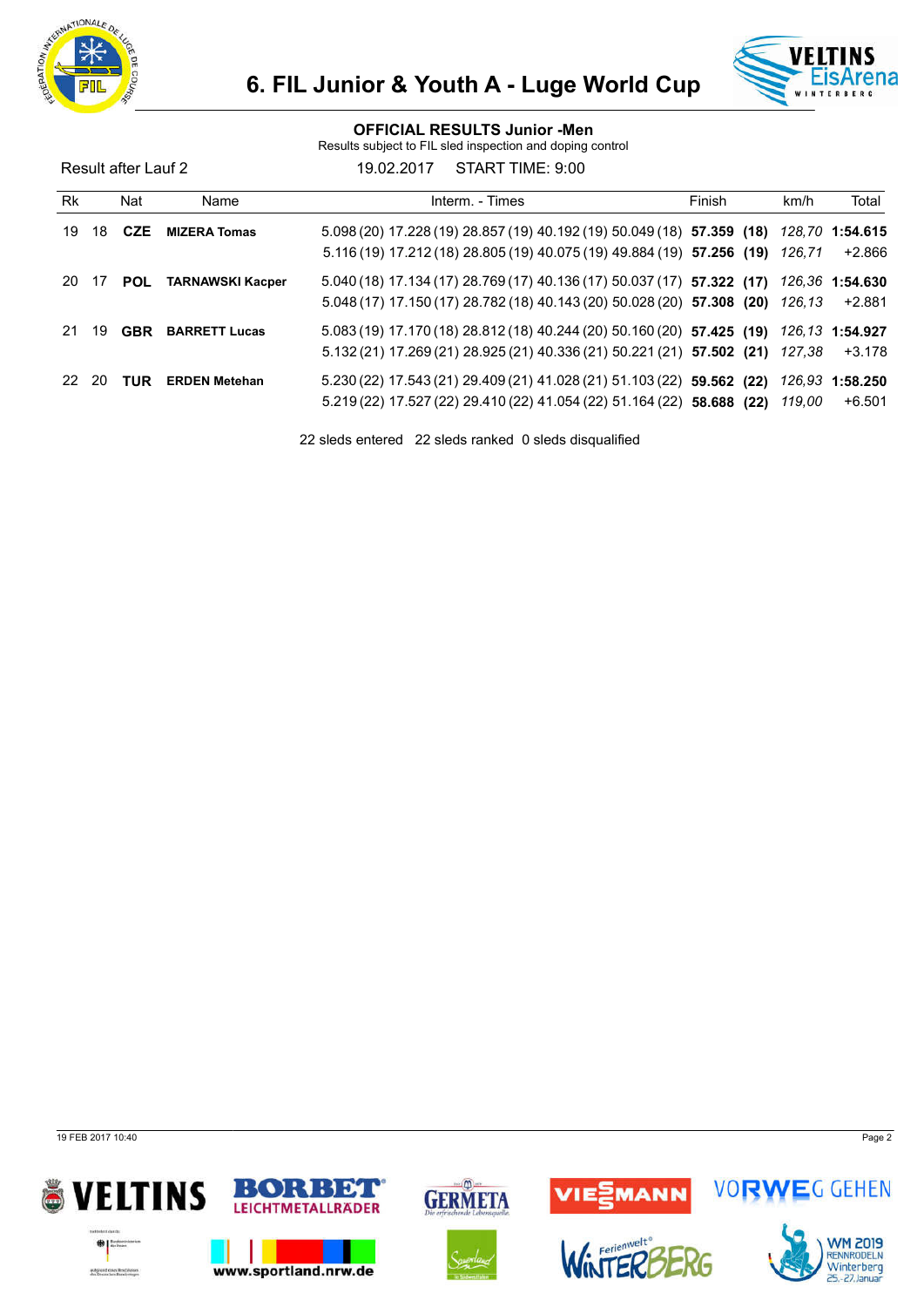

### OFFICIAL RESULTS Junior - Women

Results subject to FIL sled inspection and doping control

Result after Lauf 2 19.02.2017 START TIME: 12:00

| Rk    |    | Nat              | Name                        | Interm. - Times                                                                                                                                                         | Finish                         | km/h                      | Total    |
|-------|----|------------------|-----------------------------|-------------------------------------------------------------------------------------------------------------------------------------------------------------------------|--------------------------------|---------------------------|----------|
| 1     | 1  |                  | <b>GER</b> TIEBEL Jessica   | 3.167 (1) 12.543 (1) 23.040 (1) 34.849 (1) 38.374 (1) 43.773 (1)<br>3.174 (8) 12.552 (2) 23.031 (1) 34.826 (1) 38.352 (1)                                               | 43.831<br>(1)                  | 123,71 1:27.604<br>123,28 |          |
| 2     |    |                  | 2 GER ROSENTHAL Cheyenne    | 3.192 (12) 12.609 (8) 23.128 (2) 34.989 (2) 38.505 (2)<br>3.165 (3) 12.563 (4) 23.067 (2) 34.912 (2) 38.438 (2)                                                         | 43.962<br>(3)<br>43.845<br>(2) | 127,34 1:27.807<br>120,72 | $+0.203$ |
| 3     | 9  |                  | <b>GER</b> DENGLER Alisa    | 3.205 (15) 12.599 (6) 23.138 (3) 35.019 (3) 38.549 (3)<br>3.212 (17) 12.638 (11) 23.173 (8) 35.045 (4) 38.575 (3)                                                       | 43.918<br>(2)<br>43.944<br>(3) | 124,26 1:27.862<br>123,96 | $+0.258$ |
| 4     | 8  |                  | <b>RUS</b> TCVETOVA Tatiana | 3.208 (17) 12.613 (9) 23.221 (8) 35.159 (6) 38.682 (4)<br>3.225 (19) 12.636 (10) 23.239 (10) 35.173 (10) 38.703 (8)                                                     | 44.063<br>(4)<br>44.095<br>(7) | 124,05 1:28.158<br>123,75 | $+0.554$ |
| 5     | 5  | <b>RUS</b>       | <b>SHAMOVA Kristina</b>     | $3.206(16)$ 12.590 (4) 23.163 (5) 35.113 (4) 38.686 (5)<br>3.199 (13) 12.582 (6) 23.108 (3) 35.022 (3) 38.578 (4) 44.041                                                | 44.156<br>(5)<br>(5)           | 120,52 1:28.197<br>122,86 | $+0.593$ |
| 6     | 15 |                  | <b>GER BERREITER Anna</b>   | 3.181 (8) 12.639 (10) 23.227 (9) 35.186 (8) 38.779 (10) 44.266 (10)<br>3.171 (6) 12.595 (7) 23.154 (6) 35.051 (5) 38.602 (5) 44.009                                     | (4)                            | 118,46 1:28.275<br>120,24 | $+0.671$ |
| 7     | 7  |                  | <b>USA</b> ARNDT Brittney   | 3.187 (10) 12.663 (14) 23.279 (13) 35.214 (10) 38.768 (9) 44.246<br>3.185 (10) 12.654 (12) 23.263 (12) 35.188 (11) 38.731 (10) 44.175 (9)                               | (8)                            | 122,57 1:28.421<br>122,40 | $+0.817$ |
| 8     |    |                  | 4 RUS NAUMOVA Yulia         | 3.176 (5) 12.556 (2) 23.145 (4) 35.188 (9) 38.760 (8) 44.297 (13)<br>3.164 (2) 12.543 (1) 23.132 (4) 35.122 (6) 38.685 (6) 44.126 (8)                                   |                                | 122,90 1:28.423<br>123,03 | $+0.819$ |
| 9     |    | 10 <b>AUT</b>    | <b>SCHULTE Lisa</b>         | 3.221 (19) 12.679 (17) 23.314 (14) 35.315 (14) 38.880 (14) 44.291 (12)<br>3.205 (14) 12.654 (12) 23.275 (13) 35.223 (13) 38.777 (12) 44.175 (9)                         |                                | 121,66 1:28.466<br>120,84 | $+0.862$ |
| 10    | 6  | <b>LAT</b>       | VITOLA Elina leva           | 3.177 (6) 12.582 (3) 23.196 (7) 35.150 (5) 38.727 (6) 44.204 (6)<br>3.159 (1) 12.560 (3) 23.151 (5) 35.136 (8) 38.735 (11) 44.288 (14)                                  |                                | 122,28 1:28.492<br>121,78 | $+0.888$ |
| 11    | 24 | <b>LAT</b>       | <b>BERZINA Sigita</b>       | 3.172 (3) 12.644 (12) 23.266 (10) 35.229 (11) 38.796 (12) 44.264 (9)<br>3.167 (5) 12.621 (8) 23.254 (11) 35.221 (12) 38.786 (13) 44.250 (11)                            |                                | 122,78 1:28.514<br>123,62 | $+0.910$ |
|       |    |                  | 12 11 CAN GRAHAM Kyla       | 3.175 (4) 12.652 (13) 23.275 (12) 35.230 (12) 38.782 (11) 44.208 (7)<br>3.184 (9) 12.717 (19) 23.369 (16) 35.303 (15) 38.840 (15) 44.308 (15)                           |                                | 120,12 1:28.516<br>124,18 | $+0.912$ |
| 13    | 14 | <b>LAT</b>       | <b>UPITE Anda</b>           | 3.167 (1) 12.594 (5) 23.190 (6) 35.159 (6) 38.755 (7) 44.290 (11)<br>3.171 (6) 12.574 (5) 23.161 (7) 35.131 (7) 38.722 (9) 44.264 (12)                                  |                                | 120,72 1:28.554<br>121,21 | $+0.950$ |
| 14 13 |    | <b>ITA</b>       | <b>OBERHOFER Marion</b>     | 3.193 (13) 12.640 (11) 23.270 (11) 35.268 (13) 38.831 (13) 44.539 (15) 122,86 1:28.804<br>3.198 (12) 12.661 (14) 23.287 (14) 35.268 (14) 38.828 (14) 44.265 (13) 122,99 |                                |                           | $+1.200$ |
|       |    |                  | 15 19 AUT SAULITE Anna      | 3.219 (18) 12.747 (19) 23.435 (18) 35.463 (15) 39.033 (15) 44.505 (14) 122,57 1:29.122<br>3.232 (20) 12.776 (21) 23.495 (21) 35.539 (20) 39.115 (18) 44.617 (16) 122,49 |                                |                           | $+1.518$ |
|       |    |                  | 16 12 ROU MANOLESCU Carmen  | 3.187 (10) 12.663 (14) 23.425 (17) 35.556 (18) 39.167 (18) 44.749 (17) 121,25 1:29.371<br>3.187 (11) 12.666 (15) 23.378 (17) 35.459 (16) 39.067 (16) 44.622 (17) 122,44 |                                |                           | $+1.767$ |
|       |    | 17 17 <b>CZE</b> | <b>MARSIKOVA Michaela</b>   | 3.194 (14) 12.677 (16) 23.365 (15) 35.484 (16) 39.099 (16) 44.700 (16)<br>3.205 (14) 12.730 (20) 23.445 (20) 35.540 (21) 39.148 (20) 44.730 (19) 121.25                 |                                | 122,19 1:29.430           | $+1.826$ |
|       |    |                  | 18 16 AUT GEISLER Miriam    | 3.224 (21) 12.729 (18) 23.448 (19) 35.579 (20) 39.198 (20) 44.802 (19) 120,60 1:29.554<br>3.205 (14) 12.692 (17) 23.415 (18) 35.534 (19) 39.157 (21) 44.752 (20) 121,37 |                                |                           | $+1.950$ |

19 FEB 2017 12:43 Page 1





www.sportland.nrw.de





*inTER* 





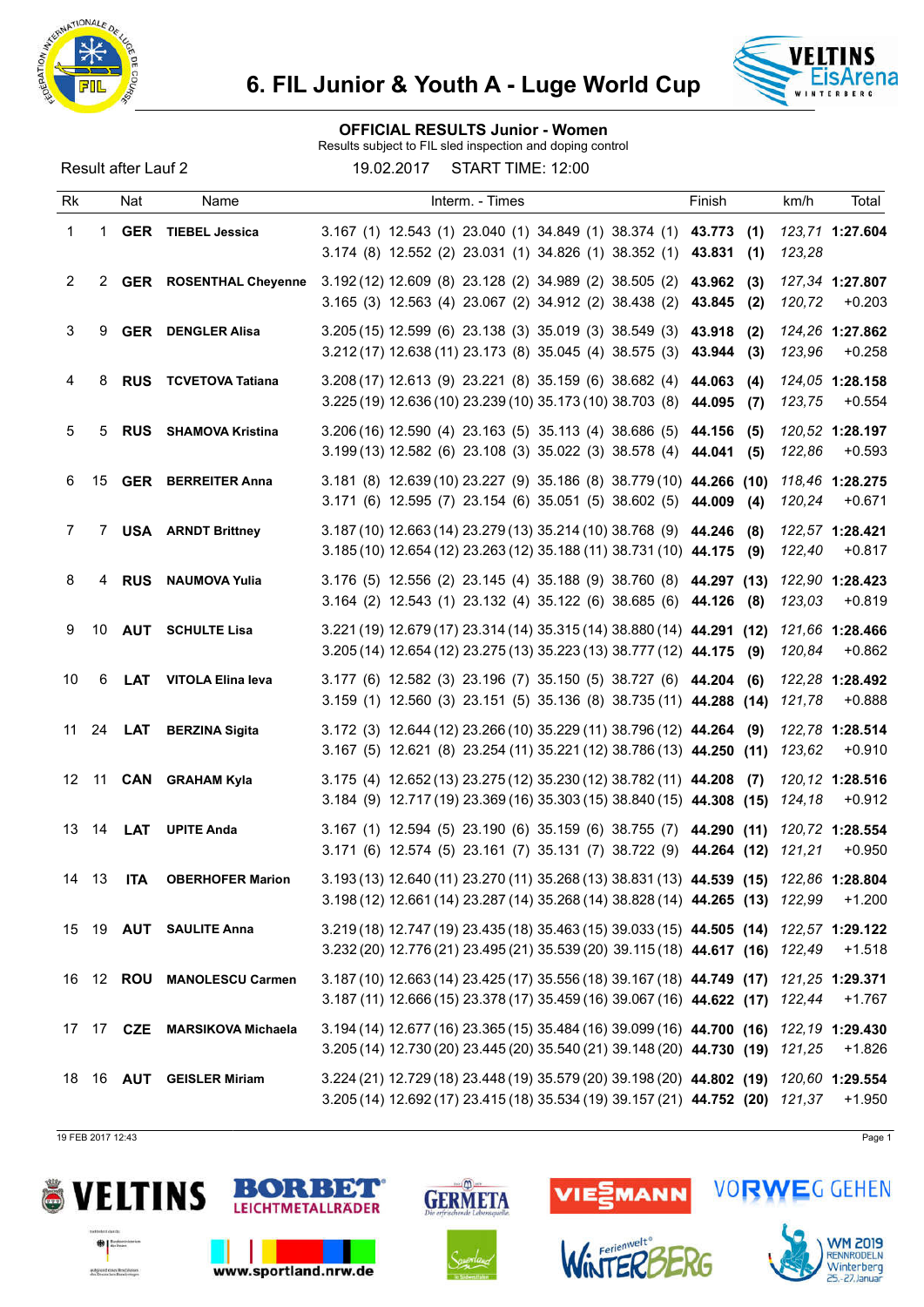



### OFFICIAL RESULTS Junior - Women

Results subject to FIL sled inspection and doping control

Result after Lauf 2 19.02.2017 START TIME: 12:00

| Rk |     | Nat        | Name                      | Interm. - Times                                                                                                                                                          | Finish | km/h   | Total                            |
|----|-----|------------|---------------------------|--------------------------------------------------------------------------------------------------------------------------------------------------------------------------|--------|--------|----------------------------------|
| 19 | -21 | <b>CZE</b> | <b>MIZEROVA Katerina</b>  | 3.263 (22) 12.803 (21) 23.604 (22) 35.841 (22) 39.501 (22) 45.212 (20) 121,95 1:30.131<br>3.239 (22) 12.860 (24) 23.603 (23) 35.716 (22) 39.324 (22) 44.919 (21)         |        | 120.88 | $+2.527$                         |
| 20 | 18  | <b>USA</b> | <b>WEINBERG Gracie</b>    | 3.181 (8) 12.604 (7) 23.373 (16) 35.497 (17) 39.113 (17) 45.571 (21) 121,25 1:30.286<br>$3.166$ (4) $12.626$ (9) $23.364$ (15) $35.475$ (17) $39.099$ (17) $44.715$ (18) |        | 120.36 | +2.682                           |
| 21 | 20  | <b>POL</b> | <b>DOMARADZKA Klaudia</b> | 3.222 (20) 12.766 (20) 23.471 (20) 35.564 (19) 39.182 (19) 44.770 (18)<br>3.212 (17) 12.710 (18) 23.426 (19) 35.502 (18) 39.137 (19) 45.722 (22)                         |        | 119,44 | <i>121.17</i> 1:30.492<br>+2.888 |
| 22 | 3   | <b>GER</b> | <b>MÜLLER Tina</b>        | 3.179 (7) 14.311 (24) 25.682 (24) 37.975 (24) 41.557 (24) 47.044 (24) 121,99 1:31.126<br>3.236 (21) 12.681 (16) 23.237 (9) 35.147 (9) 38.689 (7) 44.082 (6)              |        | 123,71 | +3.522                           |
| 23 | -23 | <b>POL</b> | <b>JAMROZ Natalia</b>     | $3.280(23)$ 12.925 (23) 23.877 (23) 36.308 (23) 40.078 (23) 46.055 (22)<br>$3.245(23)$ 12.802 (22) 23.664 (24) 36.034 (24) 39.798 (24) 45.764 (23)                       |        | 112.60 | 115.27 1:31.819<br>+4.215        |
| 24 | 22  | <b>POL</b> | <b>CHODOREK Nadia</b>     | 3.304 (24) 12.868 (22) 23.563 (21) 35.711 (21) 39.368 (21) 46.360 (23)<br>3.289 (24) 12.841 (23) 23.578 (22) 35.733 (23) 39.410 (23) 46.023 (24)                         |        | 117,03 | 119,76 1:32.383<br>+4.779        |

24 sleds entered 24 sleds ranked 0 sleds disqualified

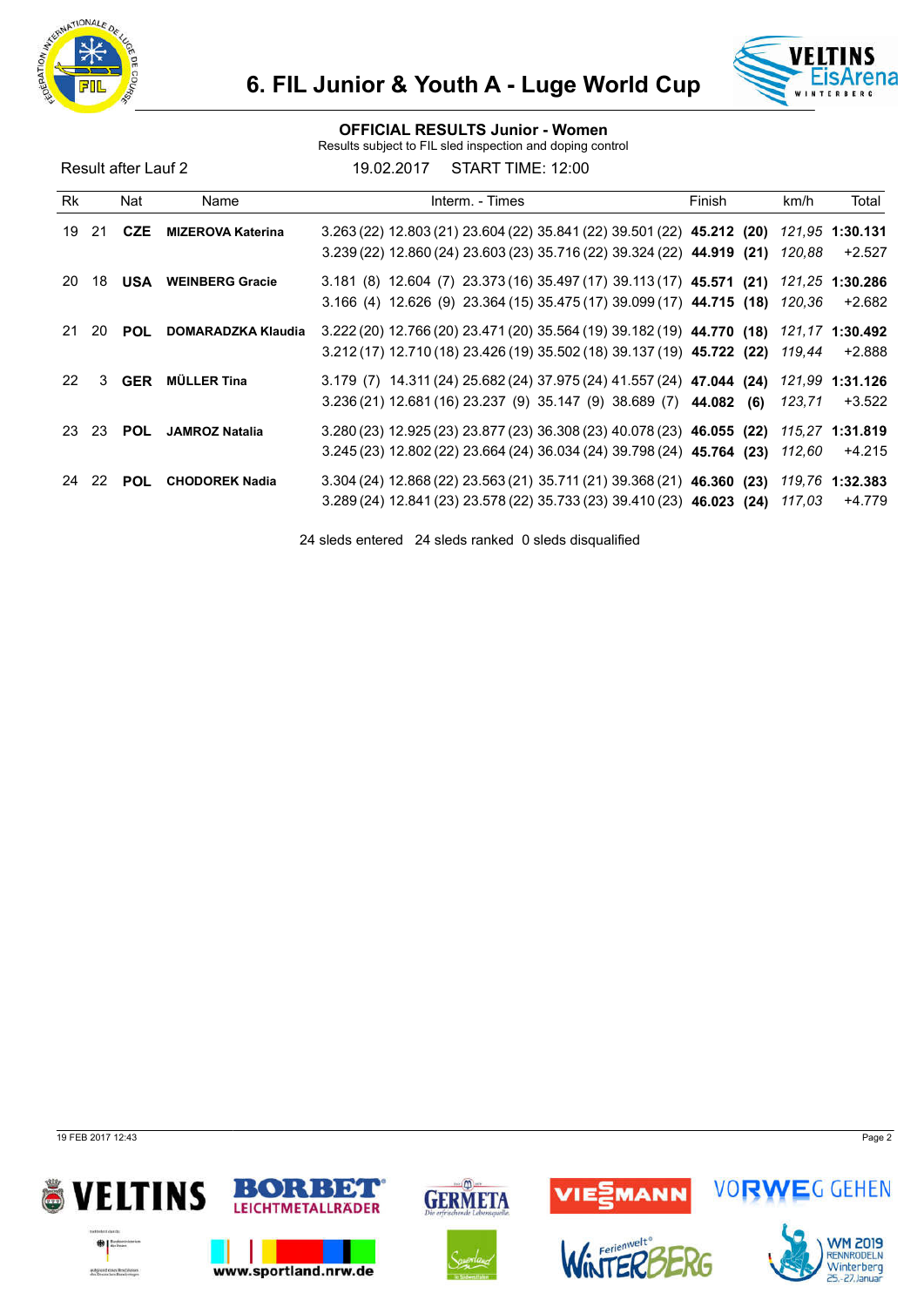



#### OFFICIAL RESULTS Team

Results subject to FIL sled inspection and doping control

| Result after Lauf 3 |  |  |  |  |
|---------------------|--|--|--|--|
|---------------------|--|--|--|--|

19.02.2017

| <b>Rk</b>   |                | Nat        | Name                                                                      | Interm. - Times                                                                                                                                                                                  | Finish                                          | Total<br>km/h                                   |
|-------------|----------------|------------|---------------------------------------------------------------------------|--------------------------------------------------------------------------------------------------------------------------------------------------------------------------------------------------|-------------------------------------------------|-------------------------------------------------|
| $\mathbf 1$ |                | 7 GER      | <b>TIEBEL Jessica</b><br>Langenhan Max<br>Orlamünder / Gubitz             | 9.103 (1) 21.650 (1) 29.203 (1) 34.385 (1) 38.041 (1) 43.652 (1)<br>8.641 (1) 21.045 (1) 28.559 (1) 33.745 (1) 37.396 (1) 42.942<br>8.810 (3) 21.219 (2) 28.729 (2) 33.913 (2) 37.568 (2)        | (1)<br>43.247<br>(2)                            | 120,84 2:09.841<br>120,20<br>123,28             |
| 2           | 9              | <b>RUS</b> | <b>SHAMOVA Kristina</b><br><b>Khalilov Dmitry</b><br>Kashkin / Korshunov  | 9.137 (2) 21.695 (2) 29.276 (2) 34.492 (2) 38.178 (2) 43.813 (2)<br>8.729 (3) 21.226 (3) 28.794 (3) 33.982 (3) 37.630 (3)<br>8.798 (2) 21.303 (3) 28.870 (3) 34.063 (3) 37.710 (3) 43.257        | 43.156<br>(3)<br>(3)                            | 115,86 2:10.226<br>118,57<br>$+0.385$<br>121,08 |
| 3           | 4              | <b>ITA</b> | <b>OBERHOFER Marion</b><br><b>Gufler Lukas</b><br>Nagler / Malleier       | 9.266 (6) 21.965 (5) 29.607 (5) 34.843 (5) 38.519 (5) 44.126 (5)<br>8.857 (5) 21.352 (5) 28.920 (5) 34.115 (4) 37.768 (4) 43.352<br>8.591 (1) 21.040 (1) 28.586 (1) 33.815 (1) 37.508 (1) 43.157 | (4)<br>(1)                                      | 119,68 2:10.635<br>120,28<br>$+0.794$<br>120,04 |
| 4           | 6              | <b>AUT</b> | <b>SCHULTE Lisa</b><br>Schlierenzauer Lukas<br>Schmid / Strickner         | $9.225$ (3) 21.880 (4) 29.504 (4) 34.744 (4) 38.403 (4) 44.017 (4)<br>8.683 (2) 21.122 (2) 28.665 (2) 33.858 (2) 37.509 (2)<br>8.986 (6) 21.554 (7) 29.160 (7) 34.407 (7) 38.092 (7)             | 43.072<br>(2)<br>43.759<br>(6)                  | 120,04 2:10.848<br>120,24<br>$+1.007$<br>120,56 |
| 5           |                | <b>CAN</b> | <b>JUDSON Samantha Helen</b><br><b>Klager Malcolm</b><br>Riddle / Shippit | 9.242 (4) 21.862 (3) 29.448 (3) 34.672 (3) 38.346 (3) 43.953<br>8.926 (7) 21.456 (6) 29.040 (6) 34.260 (6) 37.929 (6)<br>8.994 (7) 21.513 (6) 29.106 (6) 34.340 (6) 38.037 (5)                   | (3)<br>43.506<br>(6)<br>43.710<br>(5)           | 119,84 2:11.169<br>119,88<br>$+1.328$<br>119,40 |
| 6           | 8              | <b>ROU</b> | <b>MANOLESCU Carmen</b><br><b>Turea Andrei</b><br>Gitlan / Crociun        | 9.275 (7) 22.038 (7) 29.716 (7) 35.002 (7) 38.729 (7) 44.513<br>8.798 (4) 21.333 (4) 28.918 (4) 34.145 (5) 37.830 (5)<br>8.855 (5) 21.418 (4) 29.027 (4) 34.265 (4) 37.961 (4)                   | (8)<br>43.466<br>(5)<br>43.669<br>(4)           | 118,03 2:11.648<br>118,81<br>$+1.807$<br>118,57 |
| 7           | 5              | <b>CZE</b> | <b>MARSIKOVA Michaela</b><br>Lejsek Michael<br>Vejdelek / Pekny           | 9.317 (8) 22.084 (8) 29.758 (8) 35.049 (8) 38.759 (8) 44.505<br>9.083 (8) 21.660 (8) 29.241 (8) 34.482 (8) 38.177 (8)<br>9.301 (9) 22.007 (9) 29.668 (9) 34.947 (9) 38.665 (9)                   | (7)<br>43.870<br>(8)<br>44.488<br>(7)           | 118,26 2:12.863<br>118,57<br>$+3.022$<br>117,60 |
| 8           | 3              | USA        | <b>ARNDT Brittney</b><br><b>Hollander Sean</b><br>Kellog / Seegger        | $9.258(5)$ 22.035 (6) 29.690 (6) 34.924 (6) 38.605 (6)<br>8.878 (6) 21.506 (7) 29.141 (7) 34.386 (7) 38.084 (7)<br>9.147 (8) 21.792 (8) 29.456 (8) 34.716 (8) 38.422 (8)                         | 44.273<br>(6)<br>43.741<br>(7)<br>45.109<br>(8) | 119,72 2:13.123<br>118,81<br>$+3.282$<br>120,08 |
|             | $\overline{2}$ | <b>LAT</b> | <b>VITOLA Elina leva</b><br><b>Berzins Gints</b><br>Bots / Plume          | 9.098 (9) 21.742 (9) 29.363 (9) 34.609 (9) 38.318 (9)<br>8.929 (9) 21.512 (9) 29.122 (9) 34.342 (9) 38.021 (9)<br>8.837 (4) 21.431 (5) 29.070 (5) 34.333 (5) 38.046 (6)                          | <b>DSQ</b><br><b>DSQ</b><br><b>DNF</b>          | 118,34<br><b>DSQ</b><br>119,28<br>117,45        |

9 sleds entered 8 sleds ranked 1 sled disqualified

19 FEB 2017 14:15 Page 1









VIE<mark>SMANN</mark>



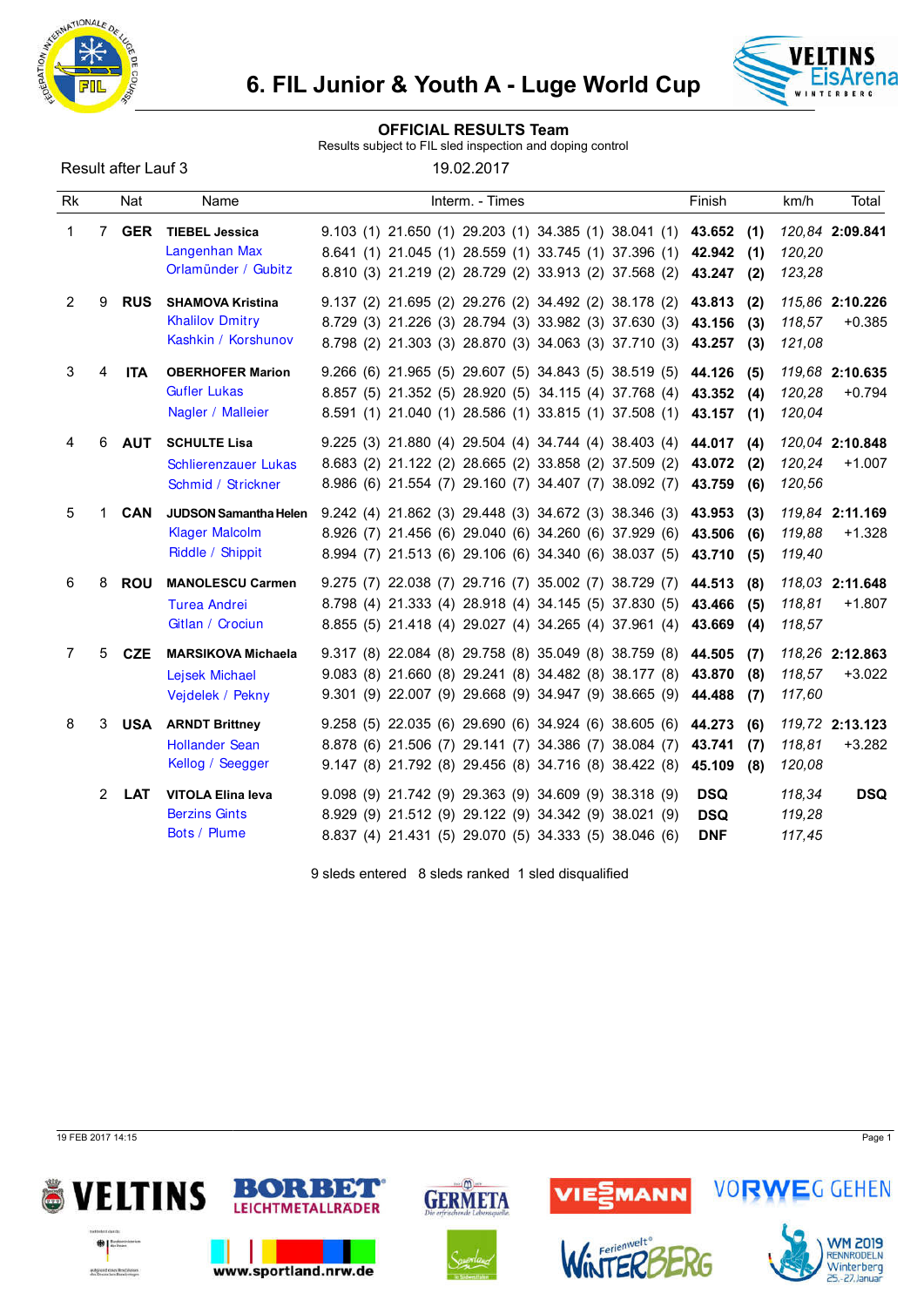



#### OFFICIAL RESULTS Grid Race - Double Seater

Results subject to FIL sled inspection and doping control

Result after Lauf 1 17.02.2017 START TIME: 17:10

# **CORRECTED**

| Rk              |                | Nat           | Name                                                   | Interm. - Times                                                        | Finish     | Total<br>km/h                |
|-----------------|----------------|---------------|--------------------------------------------------------|------------------------------------------------------------------------|------------|------------------------------|
| 1               | 5              | <b>GER</b>    | <b>SEMMLER Nico</b><br><b>PFEIFFER Johannes</b>        | 8.879 (3) 21.490 (3) 29.155 (2) 34.434 (2) 38.138 (2) 43.813           | (1)        | 43.813<br>119.00             |
| 2               |                | <b>ITA</b>    | <b>NAGLER Ivan</b><br><b>MALLEIER Fabian</b>           | 8.693 (1) 21.328 (1) 29.006 (1) 34.328 (1) 38.060 (1) 43.825           | (2)        | 117,72<br>43.825<br>$+0.012$ |
| 3               | 4              | <b>GER</b>    | <b>ORLAMÜNDER Hannes</b><br><b>GUBITZ Paul</b>         | 8.929 (6) 21.596 (4) 29.259 (4) 34.524 (5) 38.210 (4) 43.839           | (3)        | 120.00<br>43.839<br>$+0.026$ |
| 4               | 3              | <b>RUS</b>    | <b>KASHKIN Vsevolod</b><br><b>KORSHUNOV Konstantin</b> | 8.920 (4) 21.596 (4) 29.265 (5) 34.519 (4) 38.204 (3) 43.856 (4)       |            | 43.856<br>120.16<br>$+0.043$ |
| 5               |                | 10 <b>GER</b> | <b>HEINZE Tobias</b><br><b>ILLMANN Maximilian</b>      | 8.820 (2) 21.455 (2) 29.172 (3) 34.511 (3) 38.250 (5) 43.986 (5)       |            | 117,99<br>43.986<br>$+0.173$ |
| 6               | 6              | <b>ROU</b>    | <b>GITLAN Marian</b><br><b>CROCIUN Flavius</b>         | 8.928 (5) 21.695 (6) 29.404 (6) 34.701 (6) 38.419 (6) 44.150 (6)       |            | 44.150<br>122,57<br>$+0.337$ |
| 7               | 8              | <b>AUT</b>    | <b>SCHMID Florian Peter</b><br><b>STRICKNER Fabian</b> | 9.001 (7) 21.761 (8) 29.479 (8) 34.777 (8) 38.495 (7) 44.218           | (7)        | 44.218<br>118.73<br>$+0.405$ |
| 8               | 9              | <b>RUS</b>    | <b>SHANDER Andrey</b><br>MIKOV Semen                   | 9.029 (8) 21.755 (7) 29.466 (7) 34.766 (7) 38.501 (8) 44.400           | (8)        | 117,34<br>44.400<br>$+0.587$ |
| 9               | 11             | <b>CAN</b>    | <b>RIDDLE Mathew</b><br>SHIPPIT Adam                   | $9.164$ (9) 21.990 (9) 29.724 (9) 35.060 (9) 38.792 (9) 44.623 (9)     |            | 121,21<br>44.623<br>$+0.810$ |
| 10 <sup>1</sup> | $\overline{7}$ | <b>CZE</b>    | <b>VEJDELEK Fillip</b><br>PEKNY Zdenek                 | 9.313 (10) 22.151 (10) 29.893 (10) 35.239 (10) 38.984 (10) 44.789 (10) |            | 44.789<br>117,80<br>$+0.976$ |
|                 | $\overline{2}$ | <b>ITA</b>    | <b>SCHWARZ Felix</b><br><b>GUFLER Lukas</b>            |                                                                        | <b>DNS</b> |                              |

11 sleds entered 10 sleds ranked 0 sleds disqualified

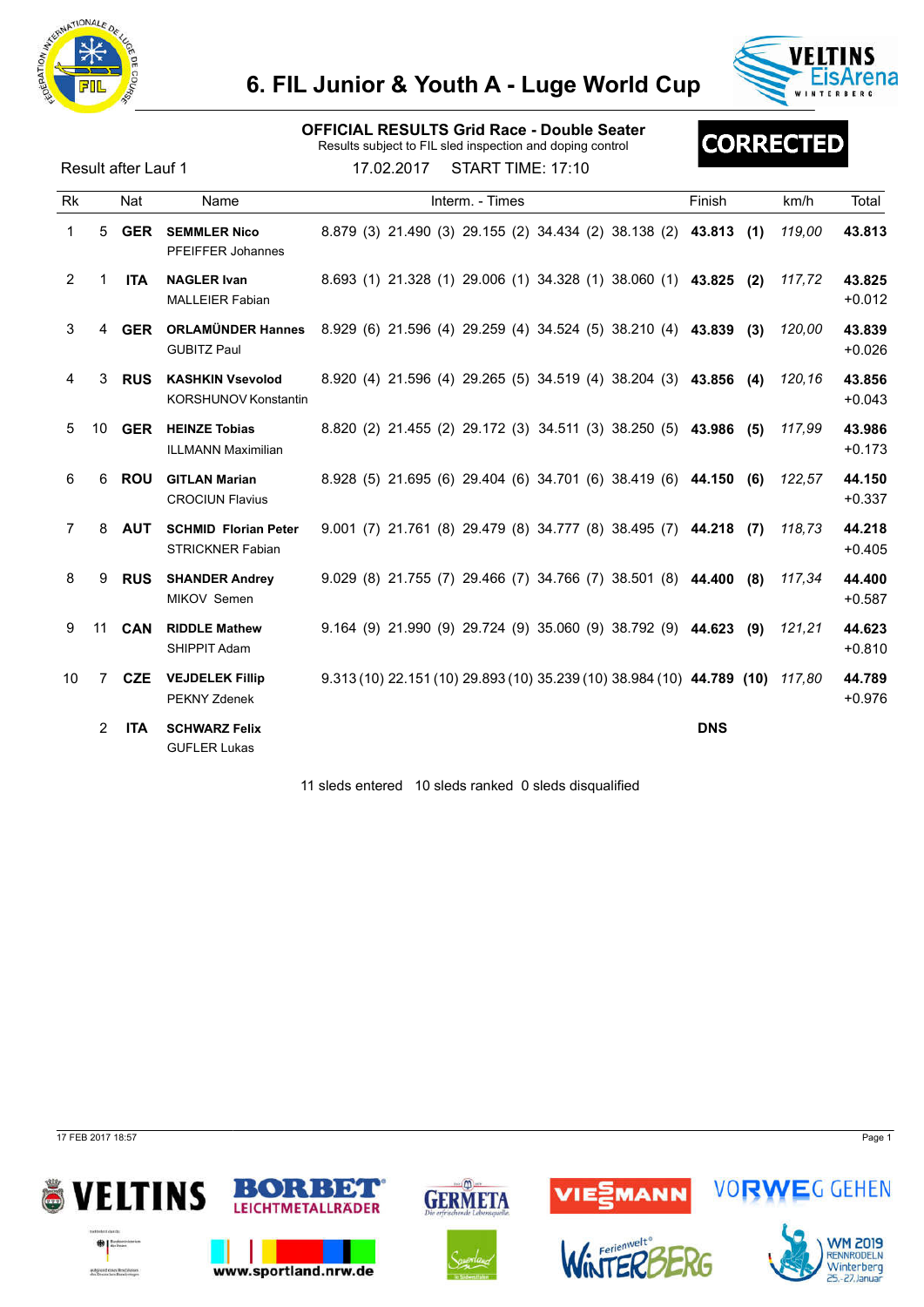



### OFFICIAL RESULTS Grid Race - Junior Men

Results subject to FIL sled inspection and doping control

Result after Lauf 1 17.02.2017 START TIME: 15:00

| <b>Rk</b> |       | Nat           | Name                         | Interm. - Times                                                               | Finish | km/h   | Total              |
|-----------|-------|---------------|------------------------------|-------------------------------------------------------------------------------|--------|--------|--------------------|
| 1         | 13    | <b>GER</b>    | <b>BOLLMANN Moritz</b>       | 4.912 (1) 16.926 (2) 28.507 (2) 39.891 (1) 49.719 (1) 56.848                  | (1)    | 126,13 | 56.848             |
| 2         | 8     |               | <b>GER</b> HEIDER Paul-Lukas | 5.083 (16) 17.114 (14) 28.680 (10) 40.045 (9) 49.829 (5) 56.889 (2)           |        | 124,61 | 56.889<br>$+0.041$ |
| 3         | 3     | <b>ITA</b>    | <b>MALLEIER Fabian</b>       | 4.945 (4) 16.942 (5) 28.507 (2) 39.903 (2) 49.777 (2) 56.919 (3)              |        | 128,84 | 56.919<br>$+0.071$ |
| 4         |       | <b>RUS</b>    | <b>LEBEDEV Danil</b>         | 4.928 (3) 16.928 (3) 28.522 (5) 39.926 (4) 49.782 (3) 56.958 (4)              |        | 127,75 | 56.958<br>$+0.110$ |
| 5         | 11    |               | <b>GER</b> HUMMER Markus     | 4.959 (5) 17.016 (8) 28.648 (9) 40.010 (7) 49.839 (7) 56.965 (5)              |        | 128,70 | 56.965<br>$+0.117$ |
| 6         | 4     | <b>RUS</b>    | <b>KHALILOV Dmiitry</b>      | 4.972 (6) 16.929 (4) 28.519 (4) 39.966 (5) 49.838 (6) 56.982                  | (6)    | 124,74 | 56.982<br>$+0.134$ |
| 7         | 9     | <b>AUT</b>    | <b>SCHLIERENZAUER Lukas</b>  | 4.914 (2) 16.911 (1) 28.495 (1) 39.922 (3) 49.790 (4) 56.985 (7)              |        | 127,29 | 56.985<br>$+0.137$ |
| 8         | 2     | <b>RUS</b>    | <b>PETROV Evgenii</b>        | 4.976 (7) 16.988 (6) 28.597 (6) 40.024 (8) 49.874 (9) 57.002 (8)              |        | 127,88 | 57.002<br>$+0.154$ |
| 9         | 14    |               | <b>GER</b> GABBER Benjamin   | 4.983 (10) 17.034 (9) 28.615 (7) 40.008 (6) 49.868 (8) 57.043 (9)             |        | 126,40 | 57.043<br>$+0.195$ |
| 10        | 16    | <b>AUT</b>    | <b>SCHULTE Bastian</b>       | 4.977 (8) 17.076 (11) 28.720 (12) 40.116 (11) 49.949 (10) 57.096 (10)         |        | 128.43 | 57.096<br>$+0.248$ |
| 11        |       | 18 <b>AUT</b> | <b>MÜLLER Yannick</b>        | 4.977 (8) 17.047 (10) 28.699 (11) 40.147 (12) 50.025 (12) 57.202 (11)         |        | 127.29 | 57.202<br>$+0.354$ |
| 12        | 7     | <b>ITA</b>    | <b>NAGLER Ivan</b>           | 5.001 (13) 17.089 (13) 28.762 (14) 40.214 (13) 50.127 (13) 57.392 (12)        |        | 126,27 | 57.392<br>$+0.544$ |
| 13        |       | 12 <b>SLO</b> | <b>BIRUS Ziga</b>            | 5.107 (17) 17.273 (18) 28.986 (17) 40.599 (19) 50.582 (18) 57.847 (13)        |        | 126,40 | 57.847<br>$+0.999$ |
|           | 14 20 |               | UKR SAVYTSKYY Mikhaylo       | 5.038 (14) 17.149 (15) 28.915 (16) 40.506 (16) 50.528 (16) 57.859 (14) 126,44 |        |        | 57.859<br>$+1.011$ |
|           |       |               | 15 19 POL TARNAWSKI Kacper   | 5.077 (15) 17.194 (16) 28.907 (15) 40.445 (15) 50.478 (15) 57.869 (15) 125,08 |        |        | 57.869<br>$+1.021$ |
|           |       |               | 16 10 CZE LEJSEK Michael     | 5.217 (20) 17.411 (20) 29.101 (19) 40.575 (17) 50.534 (17) 57.936 (16) 124,65 |        |        | 57.936<br>$+1.088$ |
|           | 17 17 |               | <b>CZE</b> MIZERA Tomas      | 5.112 (18) 17.270 (17) 29.016 (18) 40.597 (18) 50.653 (19) 58.047 (17) 124,65 |        |        | 58.047<br>$+1.199$ |
|           |       |               | 18 15 GBR BARRETT Lucas      | 5.153 (19) 17.354 (19) 29.193 (20) 40.903 (20) 51.040 (20) 58.556 (18) 124,22 |        |        | 58.556<br>$+1.708$ |

17 FEB 2017 15:48 Page 1









VIESMANN



**VORWEG GEHEN**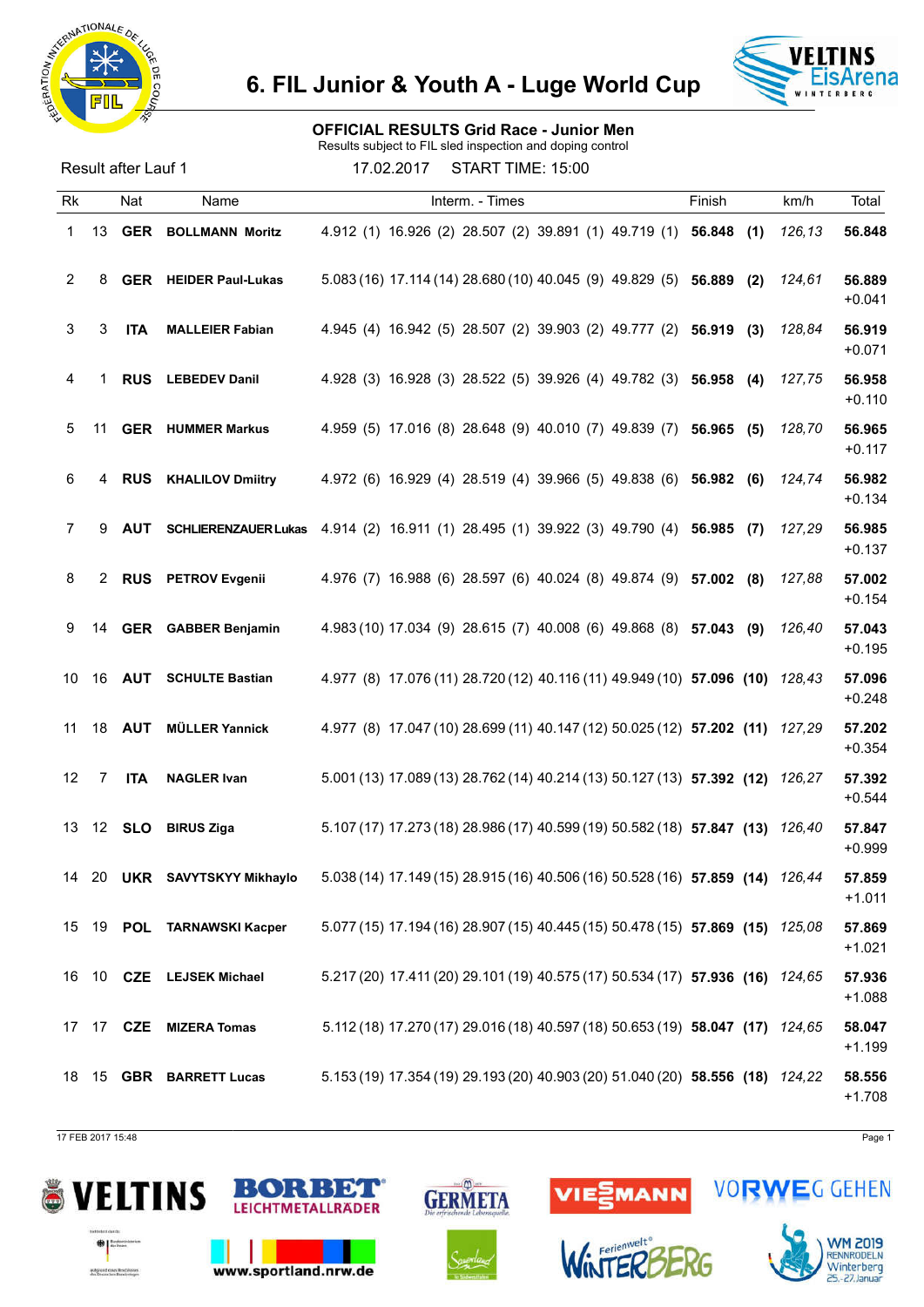



#### OFFICIAL RESULTS Grid Race - Junior Men

Results subject to FIL sled inspection and doping control

| Result after Lauf 1 |    |            |                        | START TIME: 15:00<br>17.02.2017                                         |            |        |                    |
|---------------------|----|------------|------------------------|-------------------------------------------------------------------------|------------|--------|--------------------|
| Rk                  |    | Nat        | Name                   | Interm. - Times                                                         | Finish     | km/h   | Total              |
| 19                  | 22 | <b>TUR</b> | <b>ERDEN Metehan</b>   | $5.248(21)$ 17.660 (21) 29.706 (21) 41.549 (21) 51.789 (21) 59.376 (19) |            | 122,40 | 59,376<br>$+2.528$ |
|                     | 21 | <b>RUS</b> | <b>DMITRIEV Alexei</b> | 4.991 (12) 17.078 (12) 28.745 (13) 40.241 (14) 50.153 (14)              | <b>DNF</b> | 102,01 |                    |
|                     | 6. | <b>ROU</b> | <b>TUREA Andrei</b>    | 4.985 (11) 17.011 (7) 28.621 (8) 40.062 (10) 49.958 (11)                | <b>DNF</b> | 110,15 |                    |
|                     |    | <b>GER</b> | <b>LANGENHAN Max</b>   | 4.862 (22) 16.825 (22) 28.367 (22) 39.727 (22) 49.566 (22)              | <b>DSQ</b> | 127.56 | <b>DSQ</b>         |

22 sleds entered 19 sleds ranked 1 sled disqualified

BIB 5 DSQ DUE TO FIL Templates # 1

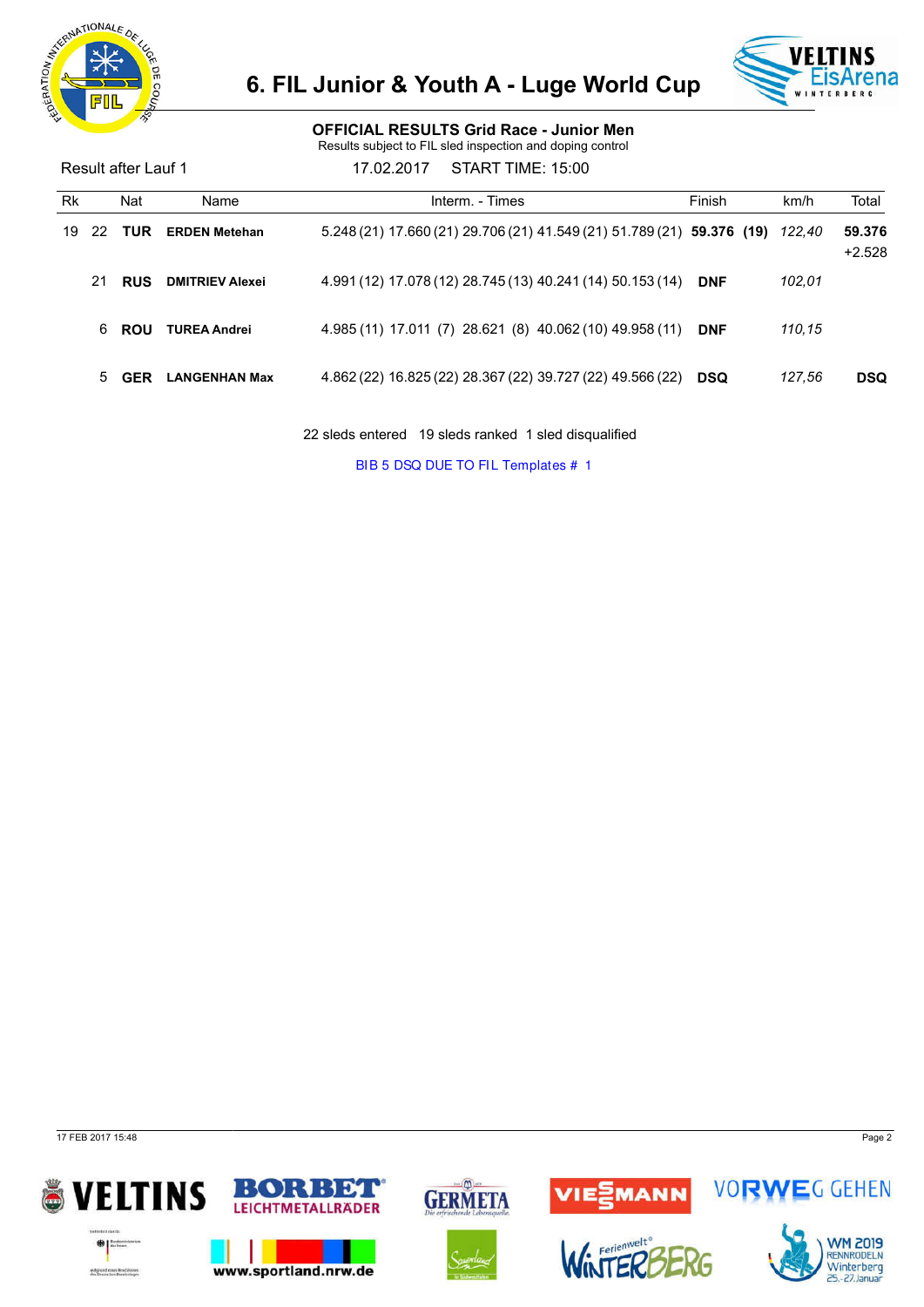



#### OFFICIAL RESULTS Grid Race - Junior Women

Results subject to FIL sled inspection and doping control

Result after Lauf 1 17.02.2017 START TIME: 16:05

| <b>Rk</b> |       | Nat           | Name                          | Interm. - Times                                                               | Finish | km/h          | Total              |
|-----------|-------|---------------|-------------------------------|-------------------------------------------------------------------------------|--------|---------------|--------------------|
| 1         | 2     | GER           | <b>TIEBEL Jessica</b>         | 3.188 (8) 12.605 (4) 23.231 (2) 35.189 (1) 38.735 (1) 44.168                  |        | 123,62<br>(1) | 44.168             |
| 2         | 6     |               | <b>GER</b> ROSENTHAL Chevenne | 3.203 (11) 12.626 (8) 23.227 (1) 35.196 (2) 38.766 (2) 44.189 (2)             |        | 117,68        | 44.189<br>$+0.021$ |
| 3         | 7     | <b>GER</b>    | <b>MÜLLER Tina</b>            | 3.206 (13) 12.602 (3) 23.236 (3) 35.261 (3) 38.831 (3) 44.287 (3)             |        | 122,65        | 44.287<br>$+0.119$ |
| 4         | 5     | <b>RUS</b>    | <b>NAUMOVA Yulia</b>          | 3.164 (2) 12.563 (1) 23.242 (4) 35.299 (4) 38.872 (4) 44.338 (4)              |        | 122,82        | 44.338<br>$+0.170$ |
| 5         | 3     | <b>RUS</b>    | <b>SHAMOVA Kristina</b>       | 3.185 (6) 12.613 (6) 23.272 (6) 35.333 (6) 38.924 (6) 44.435 (5)              |        | 120,32        | 44.435<br>$+0.267$ |
| 6         | 12    | LAT           | <b>VITOLA Elina Leva</b>      | 3.176 (3) 12.591 (2) 23.268 (5) 35.321 (5) 38.911 (5) 44.459 (6)              |        | 121,99        | 44.459<br>$+0.291$ |
| 7         | 4     |               | <b>USA</b> ARNDT Brittney     | 3.180 (4) 12.639 (10) 23.350 (10) 35.417 (10) 38.989 (8) 44.468 (7)           |        | 123,16        | 44.468<br>$+0.300$ |
| 8         | 1     | <b>RUS</b>    | <b>TCVETOVA Tatiana</b>       | 3.204 (12) 12.622 (7) 23.318 (8) 35.410 (8) 38.990 (9) 44.469 (8)             |        | 120,56        | 44.469<br>$+0.301$ |
| 9         | 9     | <b>GER</b>    | <b>DENGLER Alisa</b>          | 3.208 (14) 12.663 (14) 23.325 (9) 35.394 (7) 38.982 (7) 44.475 (9)            |        | 122,11        | 44.475<br>$+0.307$ |
| 10        | 11    | AUT           | <b>SCHULTE Lisa</b>           | 3.215 (17) 12.652 (11) 23.352 (11) 35.464 (12) 39.040 (11) 44.528 (10)        |        | 122,24        | 44.528<br>$+0.360$ |
| 11        | 23    | <b>ITA</b>    | <b>OBERHOFER Marion</b>       | 3.208 (14) 12.656 (12) 23.394 (13) 35.508 (13) 39.091 (13) 44.551 (11) 122,90 |        |               | 44.551<br>$+0.383$ |
| 12        | 8     | CAN           | <b>GRAHAM Kyla</b>            | 3.190 (9) 12.682 (15) 23.409 (14) 35.519 (14) 39.109 (14) 44.577 (12)         |        | 118,77        | 44.577<br>$+0.409$ |
| 13        | 13    | <b>LAT</b>    | <b>UPITE Anda</b>             | 3.183 (5) 12.608 (5) 23.305 (7) 35.411 (9) 39.038 (10) 44.668 (13)            |        | 120,48        | 44.668<br>$+0.500$ |
| 14        |       | 16 <b>GER</b> | <b>BERREITER Anna</b>         | 3.186 (7) 12.657 (13) 23.357 (12) 35.453 (11) 39.061 (12) 44.902 (14) 120,56  |        |               | 44.902<br>$+0.734$ |
|           |       |               | 15 18 AUT GEISLER Miriam      | 3.212 (16) 12.689 (16) 23.450 (15) 35.649 (15) 39.291 (15) 44.923 (15) 120,52 |        |               | 44.923<br>$+0.755$ |
|           | 16 20 |               | <b>CZE</b> MARSIKOVA Michaela | 3.224 (19) 12.694 (18) 23.478 (18) 35.705 (17) 39.321 (16) 44.948 (16) 120,64 |        |               | 44.948<br>$+0.780$ |
| 17        | 10    |               | <b>ROU MANOLESCU Carmen</b>   | 3.194 (10) 12.691 (17) 23.467 (16) 35.694 (16) 39.333 (17) 44.985 (17) 121,99 |        |               | 44.985<br>$+0.817$ |
|           | 18 17 |               | <b>USA</b> WEINBERG Gracie    | 3.162 (1) 12.638 (9) 23.468 (17) 35.721 (18) 39.369 (18) 45.049 (18) 120,64   |        |               | 45.049<br>$+0.881$ |

17 FEB 2017 16:41 Page 1

WM 2019<br>RENNRODELN<br>Winterberg

25 .- 27 Januar

**VORWEG GEHEN** 







www.sportland.nrw.de





VIESMANN